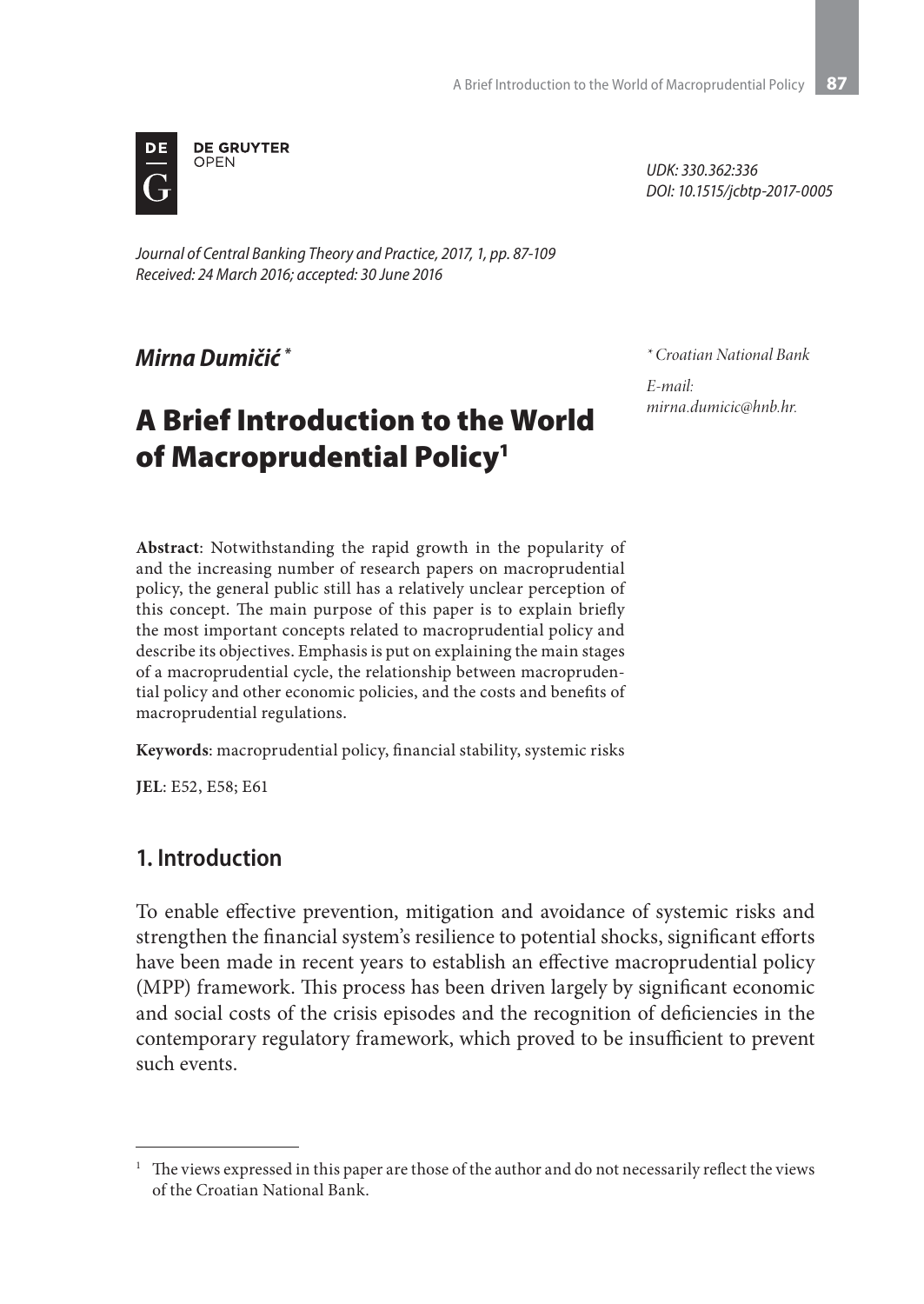Notwithstanding a rapid growth in the popularity of the topic and the increasing number of research papers that directly or indirectly deal with MPP, the general public still has an unclear perception of this subject and related concepts, such as financial stability and systemic risks. This is partly because these are extremely complex concepts, which are not yet uniformly defined, despite the significant progress made in recent years. This overview is based on a synthesis of the knowledge obtained by research papers dealing with MPP and financial stability in theory and practice, and its main objective is to raise the level of awareness of the importance of MPP and of maintaining the system's financial stability. Special emphasis is placed on explaining the main stages of a macroprudential cycle, the relationship between MPP and other economic policies, as well as costs and benefits of macroprudential regulations.

The paper is divided into seven sections. Following the introduction is an overview of different definitions of MPP, financial stability and systemic risks, which serves as the basis for understanding the concepts and purpose of MPP. The third section provides a brief presentation of causes and events that have illustrated the importance of a macroprudential approach to analysing financial systems. The fourth section describes the stages of a macroprudential policy cycle, the fifth one analyses the relationship between MPP and other economic policies, and the sixth section views MPP from the standpoint of costs and benefits of its implementation. The paper ends with a conclusion which summarises the main features of MPP, stresses the importance of maintaining financial stability, and points to some outstanding issues that could serve as a basis for further research.

## **2. Definition of the main concepts**

As the first step to understanding the importance of a macroprudential approach to the process of maintaining the stability of the financial system as a whole, this chapter presents the most frequent definitions of *macroprudential policy* and of the concepts closely related to it – *financial stability* and systemic risks.

## **2.1. Macroprudential policy**

Although MPP is a very hot topic, addressed by all leading world institutions, the theoretical basis of this area is still in its infancy, when compared with monetary or fiscal policy (Bini Smaghi, 2011). Though the term *macroprudential policy*  originated in the late 1970s, it came into wider use only in the wake of the recent global financial crisis in mid-2007 (Clement, 2010). This is confirmed by the data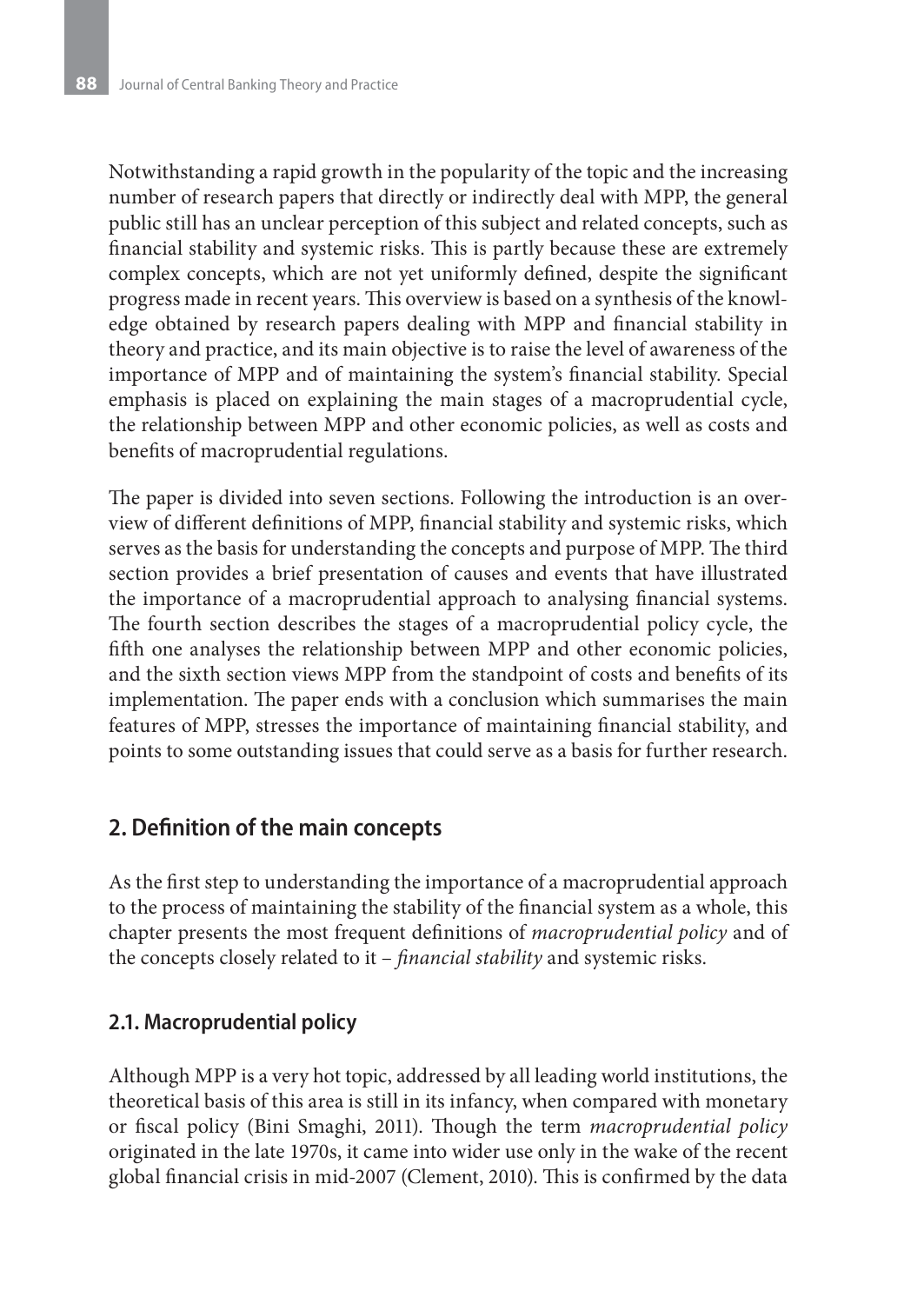on the number of academic publications in which it is mentioned and the number of entries of this term in Internet search engines (Figure 1). As originally defined, the term *macroprudential* meant an orientation of regulatory and supervisory arrangements towards systemic risks and stability of the financial system as a whole (Borio, 2010), which stresses the fact that drivers of systemic risks depend on the collective behaviour of financial institutions.

As the financial system's functioning strongly depends on macroeconomic developments, it is also necessary to understand the interconnectedness of financial institutions and markets with the real sector (Rodriguez-Moreno and Pena, 2011). In addition, the financial system can multiply adverse shocks in the real or financial sector, in the form of a credit crunch, directly reducing investment and employment, with consequences for the entire real economy. The potential need to sell assets and obtain liquidity in a short period of time can also result in transactions executed at below market prices, further weakening balance sheets and increasing the cost of credit (International Monetary Fund - IMF, 2013).

**Figure 1: Usage of the term "macroprudential" in Internet search engines and academic publications**



Source: Galati and Moessner (2011)

MPP generally deals with the financial system and studies the relationship between financial institutions and the non-financial segment of the private sector in the process of mobilising and allocating financial resources through financial markets and the capacity of these sectors to service their liabilities (Johnston, 2011a). The Bank of England states that the main objective of MPP is to ensure the resilience of the financial system as a whole in order to maintain a stable supply of financial intermediation services across the credit cycle. In other words, this policy is aimed at preventing systemic risks and reducing the probability of systemic events related to financial institutions, markets, infrastructure and instruments that might threaten financial system stability.

The macroprudential approach therefore serves to identify weaknesses in the financial system and entails the supervision and measurement of a range of indicators in order to obtain a broader picture of the degree of financial stability and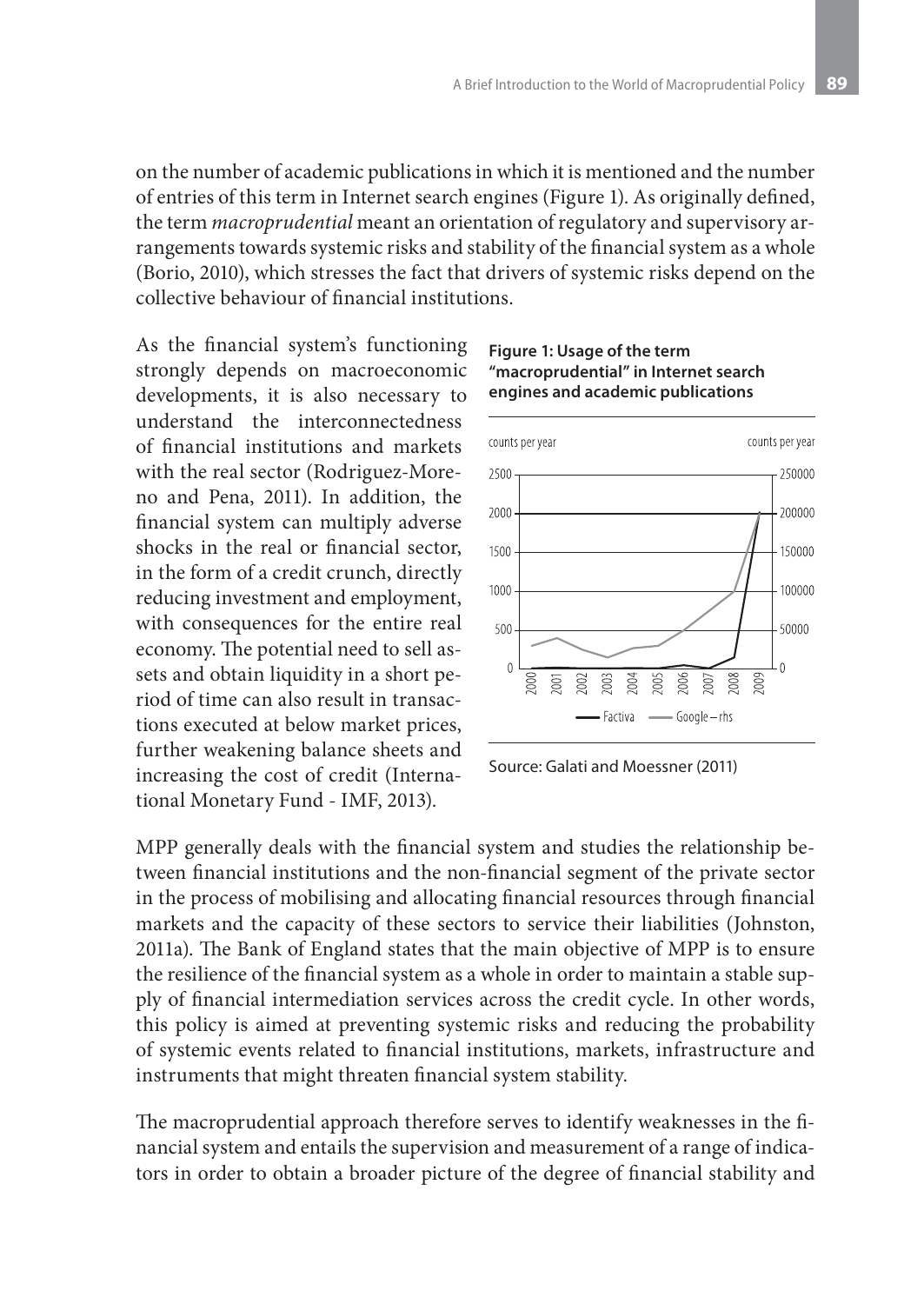to detect in good time risks that could threaten it in the future. According to the risks identified, measures and instruments are defined for their mitigation, while the potential effects of their materialisation are assessed.

To achieve MPP objectives, different measures and instruments may be applied, as well as instruments commonly used for some other policies, such as microprudential or monetary policies, which also influence financial stability. Macroprudential instruments are used to increase the resilience of the system to shocks, i.e. to reduce vulnerabilities associated with excessive credit growth, sectoral vulnerabilities to asset prices, exchange rates and interest rates, and overexposure to funding shocks (IMF, 2013). The problems in systemic risk monitoring arising from the interconnectedness of financial institutions can be mitigated by stricter capital requirements, various sectoral instruments, such as risk weights or limits on large exposures, as well as instruments influencing liquidity or market infrastructures (IMF, 2013).

There are three important dimensions of MPP – *structural, time and regulatory*. The structural dimension relates to systemic risks arising in an institution or a group of institutions due to externalities such as interconnectedness or a high concentration of individual financial services (Johnston, 2011b). The time dimension is used to determine risks from the standpoint of the phase of the economic and financial cycle. In the expansionary phase of the economic cycle, MPP should be oriented towards the building up of capital and liquidity buffers to strengthen the system's resilience to potential shocks and mitigate this phase of the cycle. This also enables a countercyclical effect during a recession (Figure 2). Establishment of a firm regulatory framework is aimed at reducing the possibility of regulatory arbitrage and transfer of operations to less regulated parts of the financial system.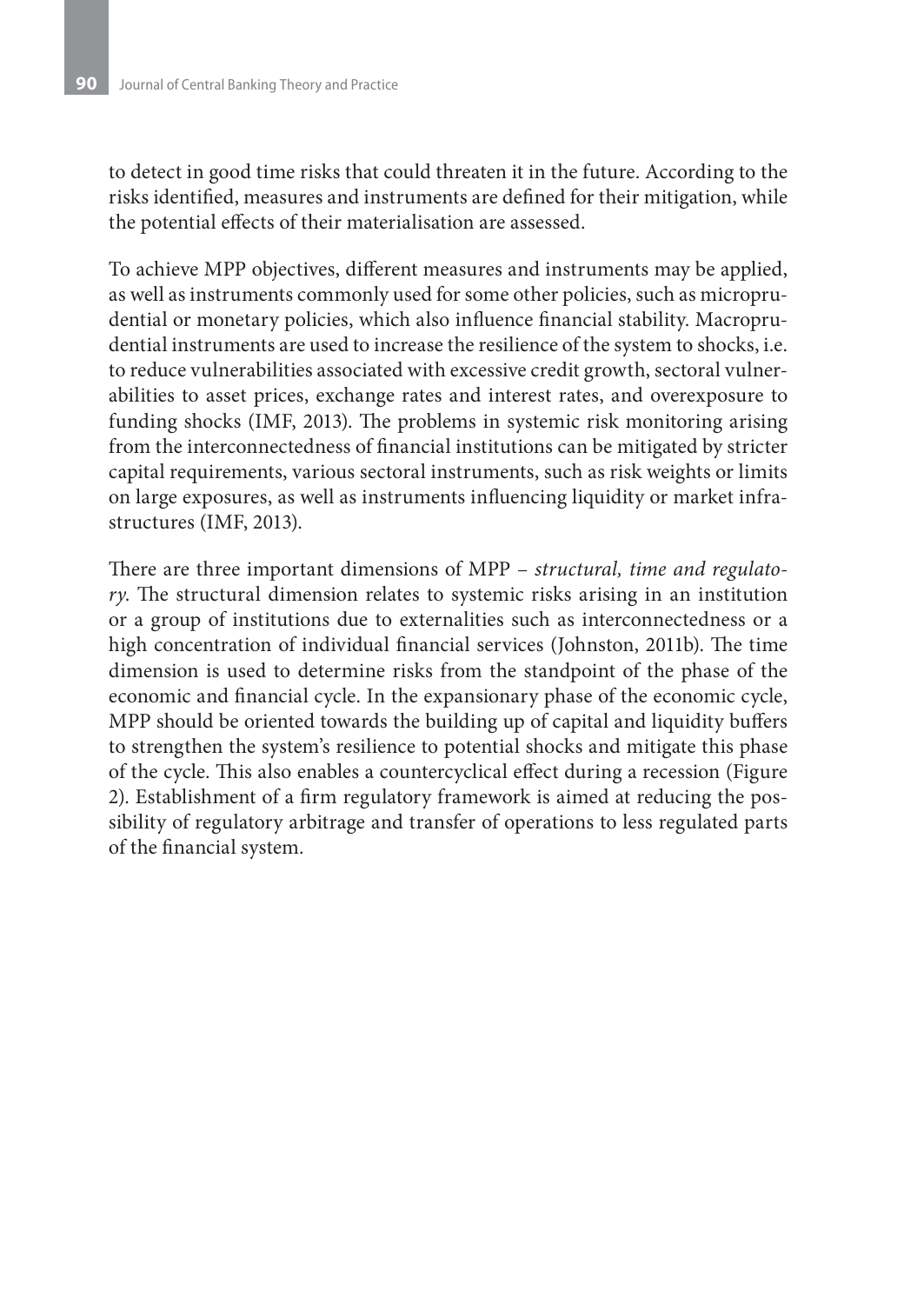

#### **Figure 2: Stylised transmission of buffers over the financial cycle**

Source: European Systemic Risk Board (2014).

### **2.2. Financial stability**

The economic importance of financial system stability arises from its key role in capital allocation, i.e. the transfer of financial resources from entities with surplus funds to entities with deficit funds. Financial stability is therefore the basic precondition for sustainable growth of an economy as a whole. Financial stability is not easy to define or measure, given the interdependence and complex interactions of different elements of the financial system among themselves and with the real economy.

The simplest definition of financial stability is a negation, i.e. it is the absence of financial instability. Apart from its brevity, the main deficiency of such a definition is that it does not reflect properly the importance of financial stability for the financial system and the economy in general. In the narrower sense, financial stability implies the absence of crisis episodes, disturbances or excessive volatility in the financial system. However, this definition is also deficient as it fails to capture the positive contribution of a well-functioning financial system to overall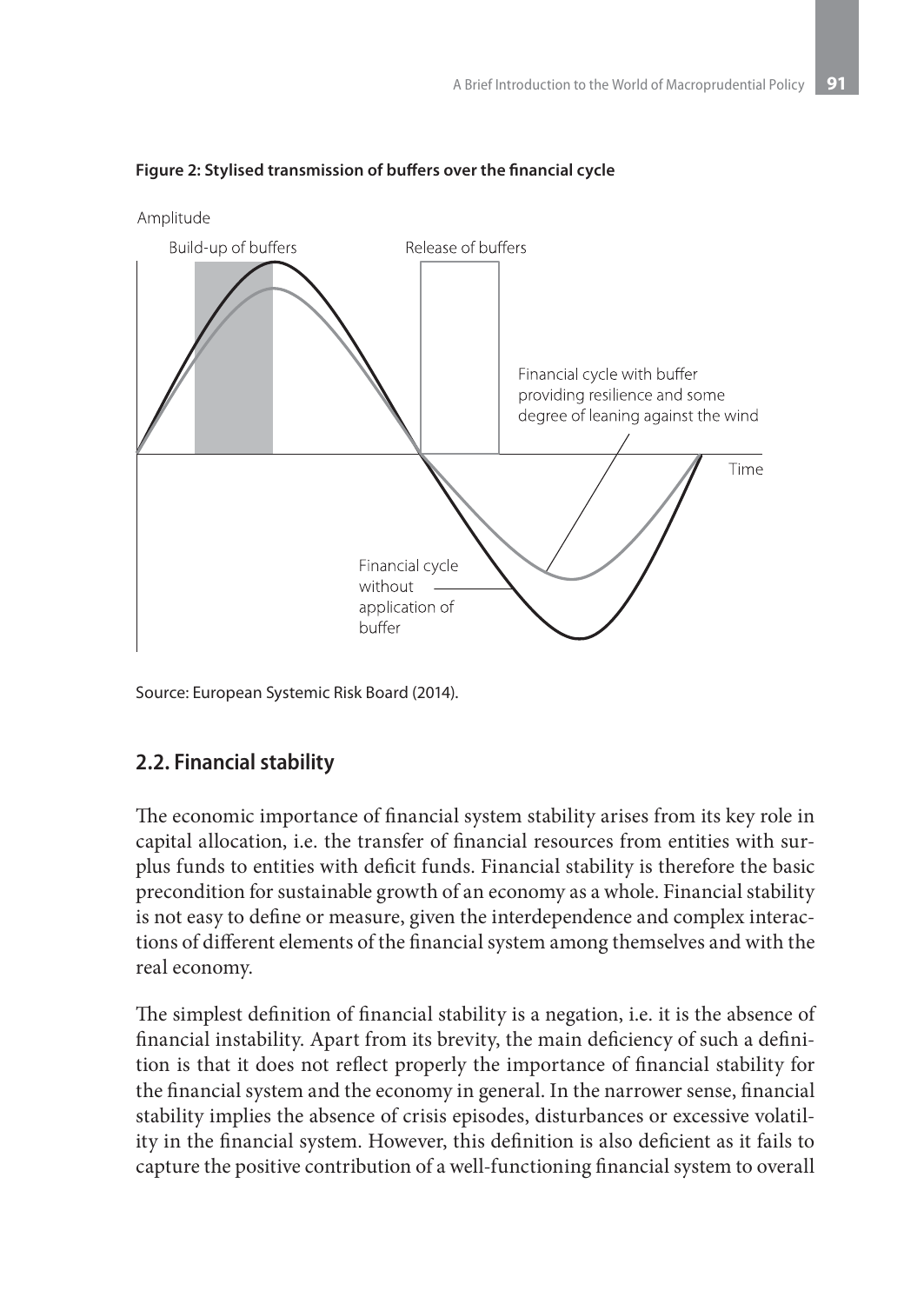economic performance, which is essential to understand the importance of its maintenance (Gadanecz and Jayaram, 2009). For this reason, a broader definition has been used in recent years, one that describes financial stability as a condition characterised by the smooth and efficient functioning of all financial system segments (financial institutions, financial markets and financial infrastructure) in the resource allocation process, risk assessment and management, payments execution, as well as the resilience of the system to sudden shocks (Houben, Kakes and Schinasi, 2004). At the EU level, a commonly used definition is that of the European Central Bank (ECB) which states that financial stability is a condition in which the financial system is capable of withstanding shocks and the unravelling of financial imbalances, thereby mitigating the likelihood of disruptions in the financial intermediation process. Similarly, the Deutsche Bundesbank describes financial stability as a steady state in which the financial system efficiently performs its key economic functions, such as allocating resources and spreading risk as well as settling payments, and is able to do so even in the event of shocks, stress situations, and periods of profound structural change.

One may conclude from the above definitions that the key elements of financial stability are financial intermediaries, financial markets, financial infrastructure and their smooth functioning, which ensures efficient allocation of resources from savers to investors. In this context, Schinasi (2004) and Spicka (2009) particularly underline the role of financial stability in adequate identification, assessment and management of risks and absorption of financial and real shocks caused by external factors or internal imbalances.

Three pillars are needed to defend financial stability; preventive action, increase in system resilience to shocks and crisis management are required to ensure a successful prevention of systemic risks and minimise the social costs of crisis episodes (Žugić and Fabris, 2010). Different measures of the first pillar serve to mitigate or prevent the emergence and accumulation of systemic risks. Early recognition of the process of systemic risk accumulation may be crucial to averting crisis episodes; it allows regulators and the financial sector sufficient time to accumulate capital and liquidity buffers and increase system resilience by using adequate tools and instruments (IMF, 2011). The second pillar follows the first one as the system's resilience to financial shocks is in practice strengthened simultaneously with preventive measures. If systemic risks materialise and result in a crisis episode despite the actions taken, the third pillar of defence is activated. Efficient crisis management requires the existence of a body responsible for coordinating activities and minimising the potential damage of crisis episodes.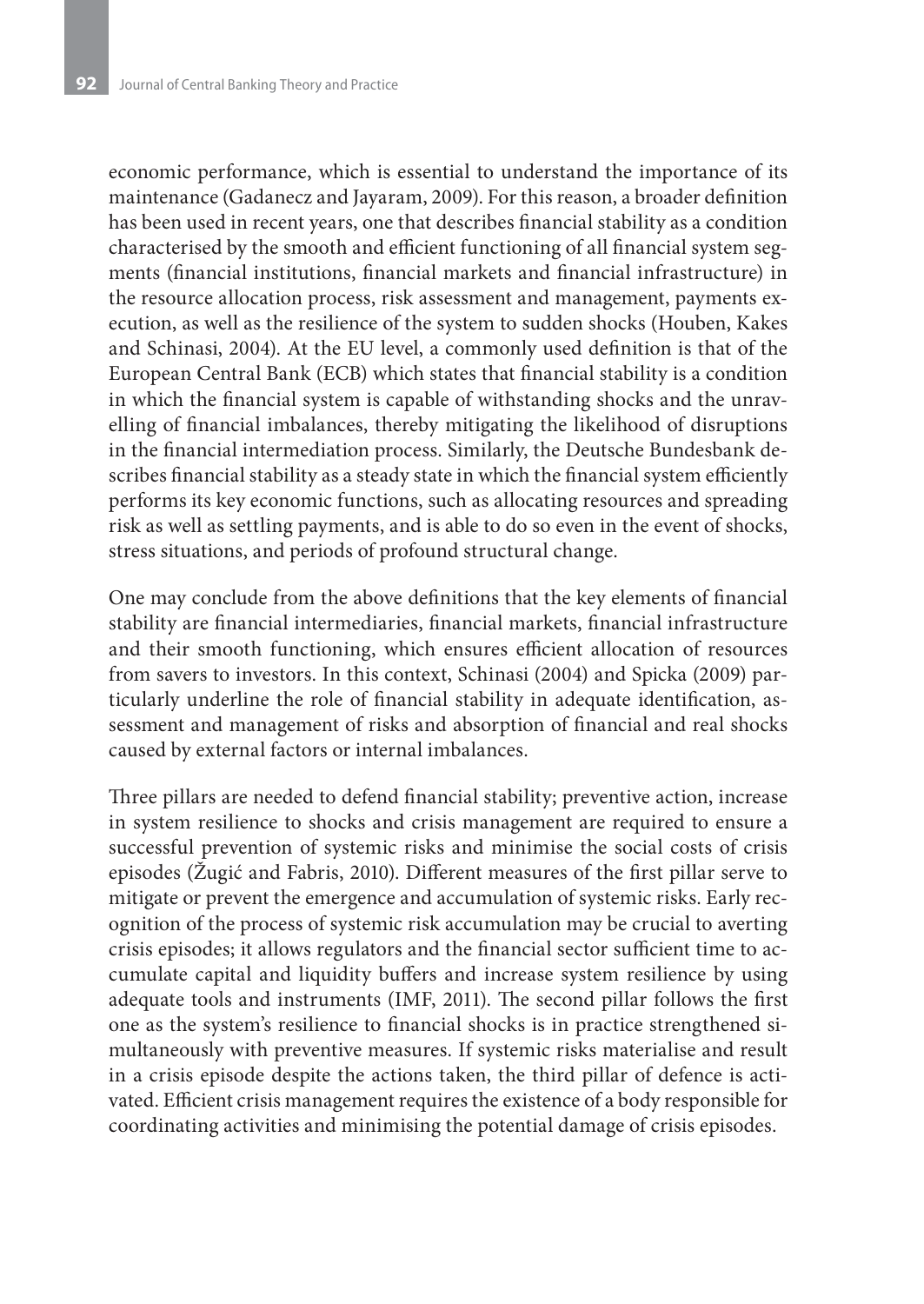### **2.3. Systemic risk**

The term *systemic risk* was coined at the onset of the Latin American debt crisis in the early 1980s by the economist William Cline (Ozgöde, 2011). According to his definition, systemic risk is a threat that disturbances in the financial system will have serious adverse effects on the entire financial market and the real economy.

It is highly likely that a certain level of risk will be accumulated in the financial system over time, which may disrupt its stability and threaten the process of financial intermediation. The materialisation of such a risk is referred to as a *systemic event*, an acute episode of financial instability (BIS, 2012). De Bandt and Hartmann (2000) distinguish between systemic events in the narrow and broad sense. A systemic event in the narrow sense is an event, where "bad news" about a financial institution, financial market segment or financial infrastructure lead in a sequential fashion to considerable adverse effects on one or several other financial institutions or markets. Systemic events in the broad sense also include simultaneous adverse effects on a large number of institutions or markets as a consequence of severe and widespread (systematic) shocks. *Systemic risk* is thus defined as the risk of systemic events with strong adverse effects being experienced, which may through various channels disrupt the process of providing financial services or lead to a strong increase in their prices, impair a well-functioning of a large part of the financial system, and prevent effective financial intermediation.

Potential systemic risks are associated with different instruments, institutions and markets, in particular those that are poorly regulated or outside the scope of regulations. The sources of systemic risks are both inside and outside the financial system. Endogenous risks include institutional risks, such as operational or financial risks, market risks and infrastructure risks that can relate to the clearing, payment or settlement system, while exogenous risks include macroeconomic disturbances that can be associated with the environment or global imbalances and risks of unexpected events, such as weather disasters, terrorist attacks or political events (Schaller, 2007).

Generally speaking, the main sources of systemic risk are credit risk, market risk, operational risk, liquidity risk, infrastructure risk and contagion risk. *Credit risk*, which is the most important risk in banking, is associated with potential bank losses due to the inability of debtors to repay their loans. The amount of the loss depends on the existence and value of the collateral that a debtor pledges with the bank. *Market risk* is associated with developments and conditions in financial markets. If global risk aversion is high at the moment a potential crisis event emerges, even temporary shocks may strongly affect financial markets and result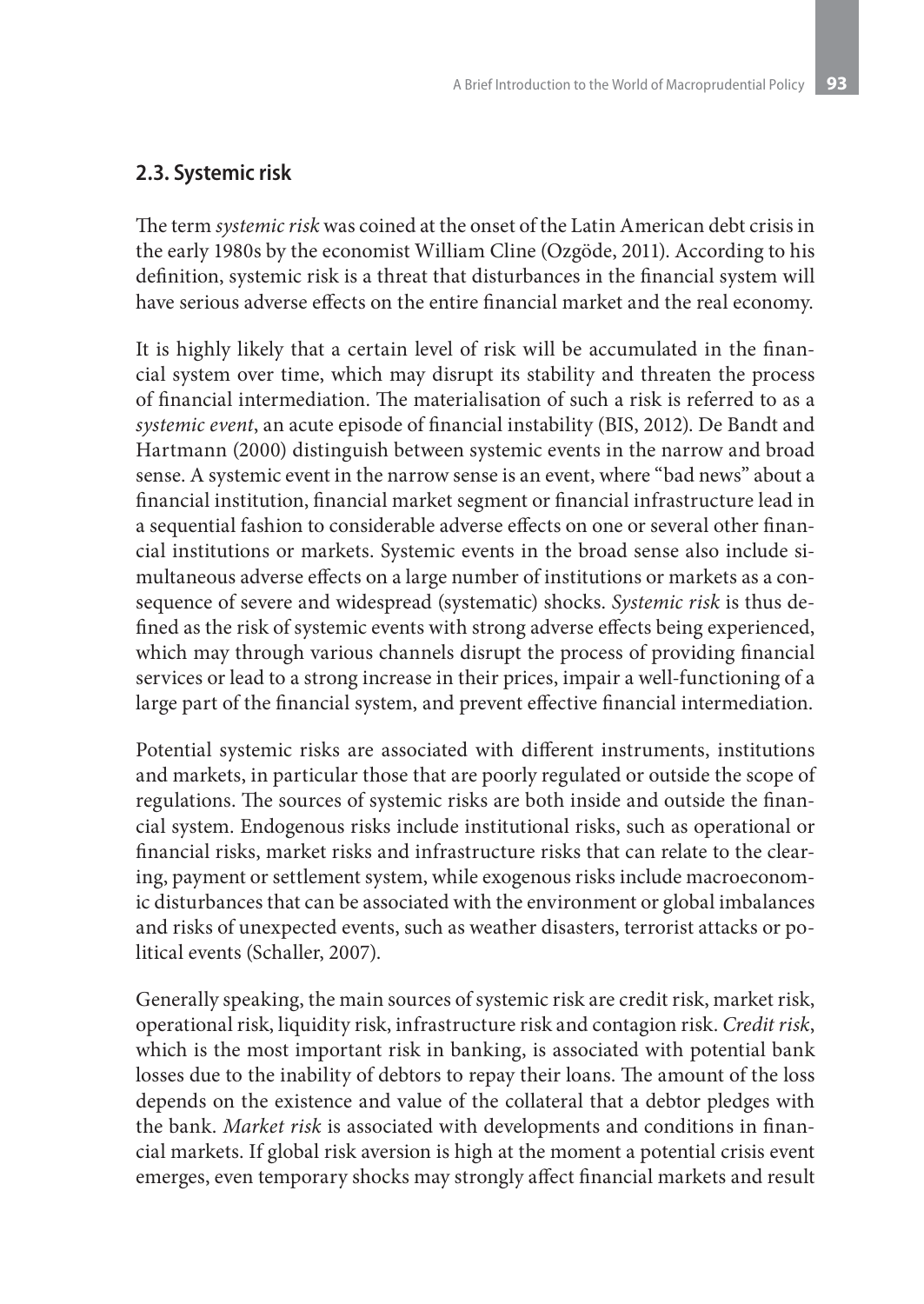in systemic events (IMF, 2009). Losses in financial institutions can then materialise due to changes in the prices of securities, exchange rates or other forms of financial assets, as well as due to decreases in prices of non-financial assets that may serve as underlying assets of financial derivatives, such as real estate. *Liquidity risk* has become increasingly important due to the heavier reliance of banks on financing through financial markets. An extreme case of illiquidity in the interbank money market may result in a substantial fall in turnover, protection against risk may become too expensive or even impossible, while prices of various forms of financial assets may plummet and lose their ground in actual indicators. *Contagion risk* implies the danger of spillover of shocks across financial institutions, market segments or countries. *Operational risk* refers to potential disturbances in work processes, inadequate management and organisational structures and potential technical and information system difficulties. In addition to business processes within financial institutions, operational risk is closely related to *infrastructure risk*, in particular in payment and clearing systems that ensure technical support in financial market transactions. Depending on their organisation, they also determine the scope of financial shocks and the degree of spillover of such shocks across financial institutions (De Bandt and Hartmann, 2000). This primarily refers to information technology, in particular when dealing with sophisticated instruments.

Systemic risks are observed in terms of the *time* and the *structural dimension*. As a rule, they are accumulated during a certain period in the correlation between the financial sector and households, corporations and the government and, simultaneously, in the correlations with foreign financial institutions (IMF, 2013). Households are primarily affected by the interactions with the domestic financial sector, while corporations and the government are, in addition to domestic movements, influenced by developments in other financial institutions and international financial markets. The structural dimension of systemic risks influences their scale and the speed at which they spread. Important channels of contagion are relations among financial institutions, while the speed is proportional to the level of information asymmetries and uncertainty (IMF, 2009). The interbank money market is one of the main channels of contagion because problems in one institution may rapidly trigger considerable losses in all institutions associated with the institution through that market. The complexity of interrelations between different types of financial institutions further hampers the monitoring of the process of systemic risk accumulation and identification.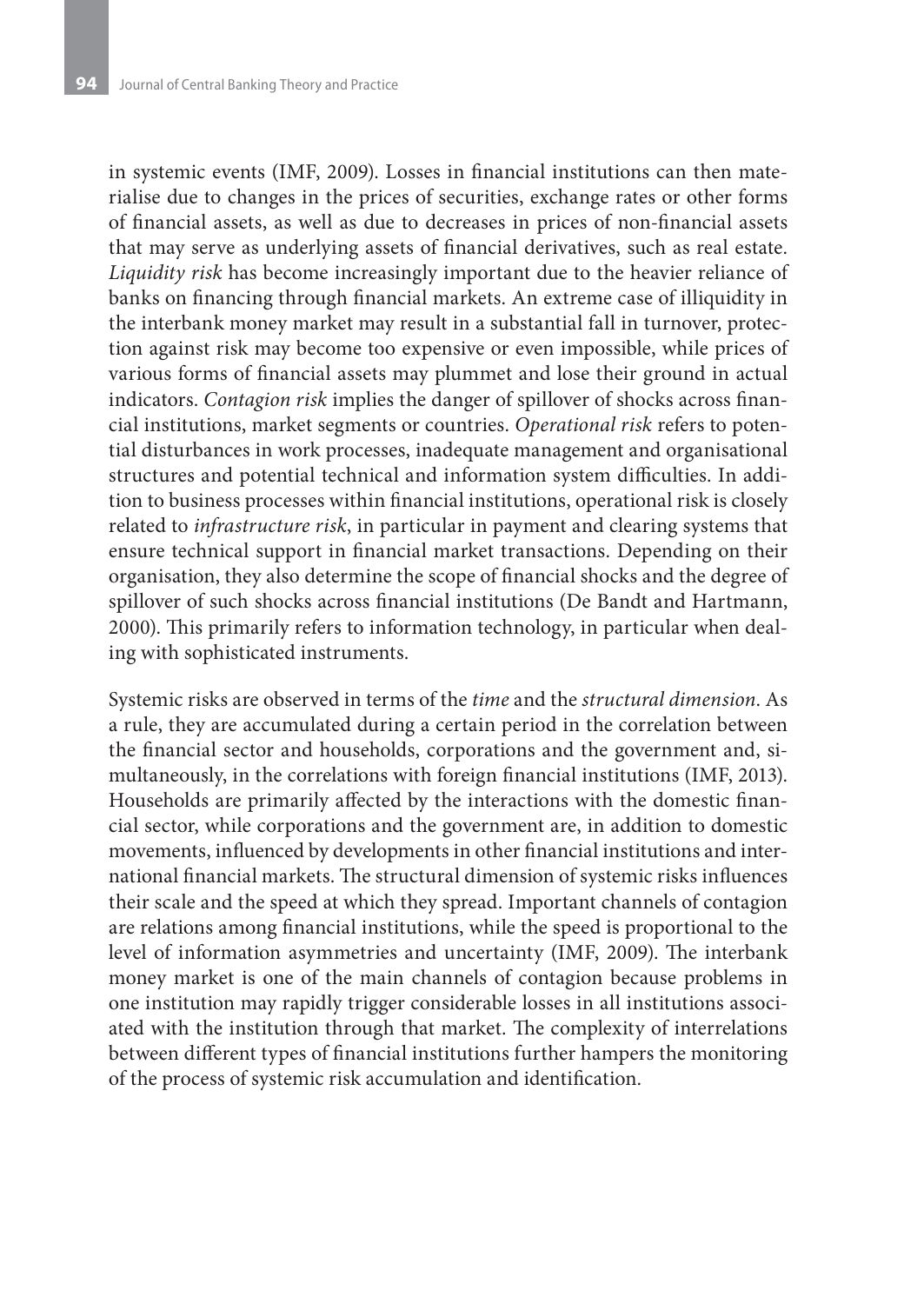## **3. Importance of macroprudential policy**

In recent decades, the global financial system has been characterised by the processes of financial liberalisation and integration and accelerating technological development. However, financial liberalisation has also become one of the major sources of systemic risk, financial integration has broadened the extent of crisis episodes, while technological development and sophisticated financial products have strongly accelerated their propagation (Haldane, 2006). A survey conducted on a sample of 21 countries showed that there was only one banking crisis in the 25 years from 1945 to 1970, while there were as many as 19 crisis episodes in the following 30 years (Bordo, Eichengreen, Klingebiel and Martinez Peria, 2001). Some of them hit individual countries and some spread to entire regions, but they all resulted in substantial financial and social costs, as described in more detail in the sixth chapter.

The Asian financial crisis in the 1990s triggered a number of discussions on the necessity of reforming the global financial architecture and the market's inability to prevent collapses in financial markets (Crockett, 1994). Apart from the Asian crisis, the strong credit growth in Central and Eastern European countries in the mid-2000s also confirmed that a classic combination of macroeconomic and microprudential instruments was not effective in preventing macroeconomic imbalances and financial vulnerabilities, and that the maintenance of stability of the entire financial system requires different measures and instruments. Intensively analysed were the relationship between price stability and financial stability (Bordo and Wheelock, 1998; Bernanke and Gertler, 2001) and the microprudential and macroprudential dimensions of financial stability (Crockett, 2000). However, although the professional public discussed various aspects of macroprudential policy and was aware of the necessity to view the system as a whole, no significant progress was made in the establishment and formalisation of a macroprudential framework until the onset of the global financial crisis in late 2008. In most countries, the relations between microprudential and macroprudential supervision were until recently weak or non-existent and the prevailing opinion was that financial markets were capable of addressing possible imbalances alone and that market participants were able to avoid risks.

Recent discussions suggest that a "regulatory gap", in which no one was explicitly in charge of monitoring systemic risk, contributed strongly to the financial crisis. It was also observed that supervision of individual institutions was insufficient to maintain stability of the entire financial system and traditional microprudential regulations were inefficient in identifying vulnerabilities of the overall financial system (Cheang and Choy, 2011), while risks to financial stability may also arise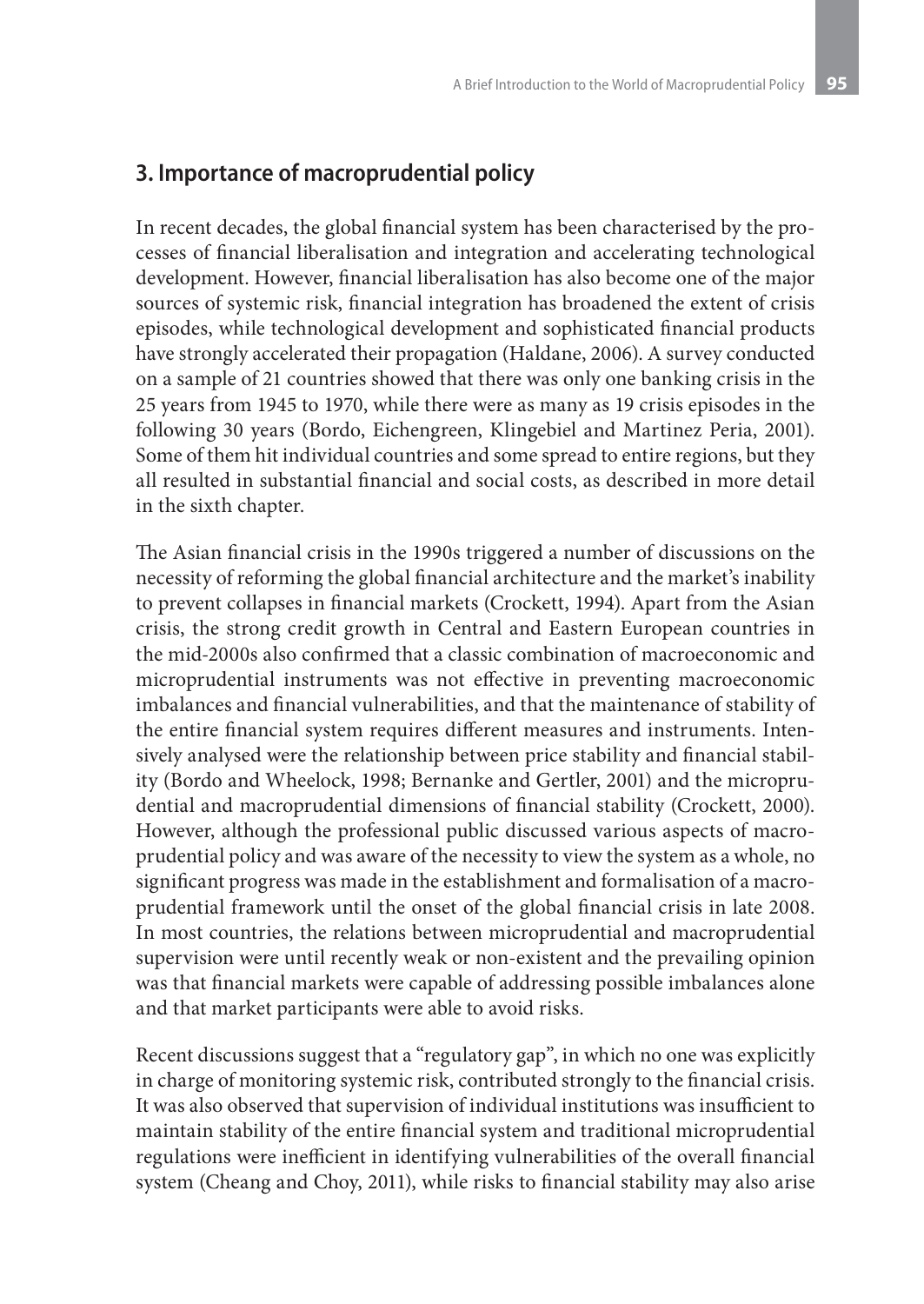from behaviour of the system as a whole (Angelini, Neri and Panetta, 2011). It was shown that the former regulatory framework was procyclical and added to the intensity of cycles. Also, conditions conducive to crisis were further aggravated by the fact that, in many countries, different segments of the financial system were the responsibility of various institutions whose actions often lacked coordination because of the absence of a formal framework, which further blurred the perception of the entire picture and total risks.

While a macroprudential approach implies the supervision of all financial institutions, markets and infrastructure, in the past it usually related to the banking sector regulation, particularly in the financial systems of European emerging markets, which are dominated by banks. A rapid increase in banks' financial market activities has heightened their exposure to market risks, while the greater links between banks and non-bank financial institutions may have increased the likelihood that shocks emanating from this, as a rule, less regulated segment of the financial market, will spread to the banking sector (Mörttinen, Poloni, Sandars and Vesala, 2005). Changes in banks' funding patterns, liquidity conditions in money and other financial markets, and contagion risks may threaten liquidity and stability of the financial system more than traditional liquidity crises due to bank runs (Mörttinen et al., 2005). The recent financial crisis highlighted the importance of the maturity transformation mechanism that lies at the heart of banking. In normal times, banks fund themselves with short-term liquid contracts and invest in illiquid credit instruments with longer maturity duration (BIS, 2012).

#### **Figure 3: Introduction/changes of macroprudential tools**



Source: IMF (2013) – based on Lim et al. (2013).

IMF data show that the number of countries applying macroprudential measures and instruments grew strongly at the beginning of the last decade (Lim et al., 2013). Throughout most of the period under review, MPP was primarily used by emerging economies, while the implementation of MPP in advanced economies intensified only after the escalation of the global financial crisis (Figure 3.).

The importance of MPP is also visible in the activity of the leading global organizations, such as the G-20 group of the world's most advanced economies,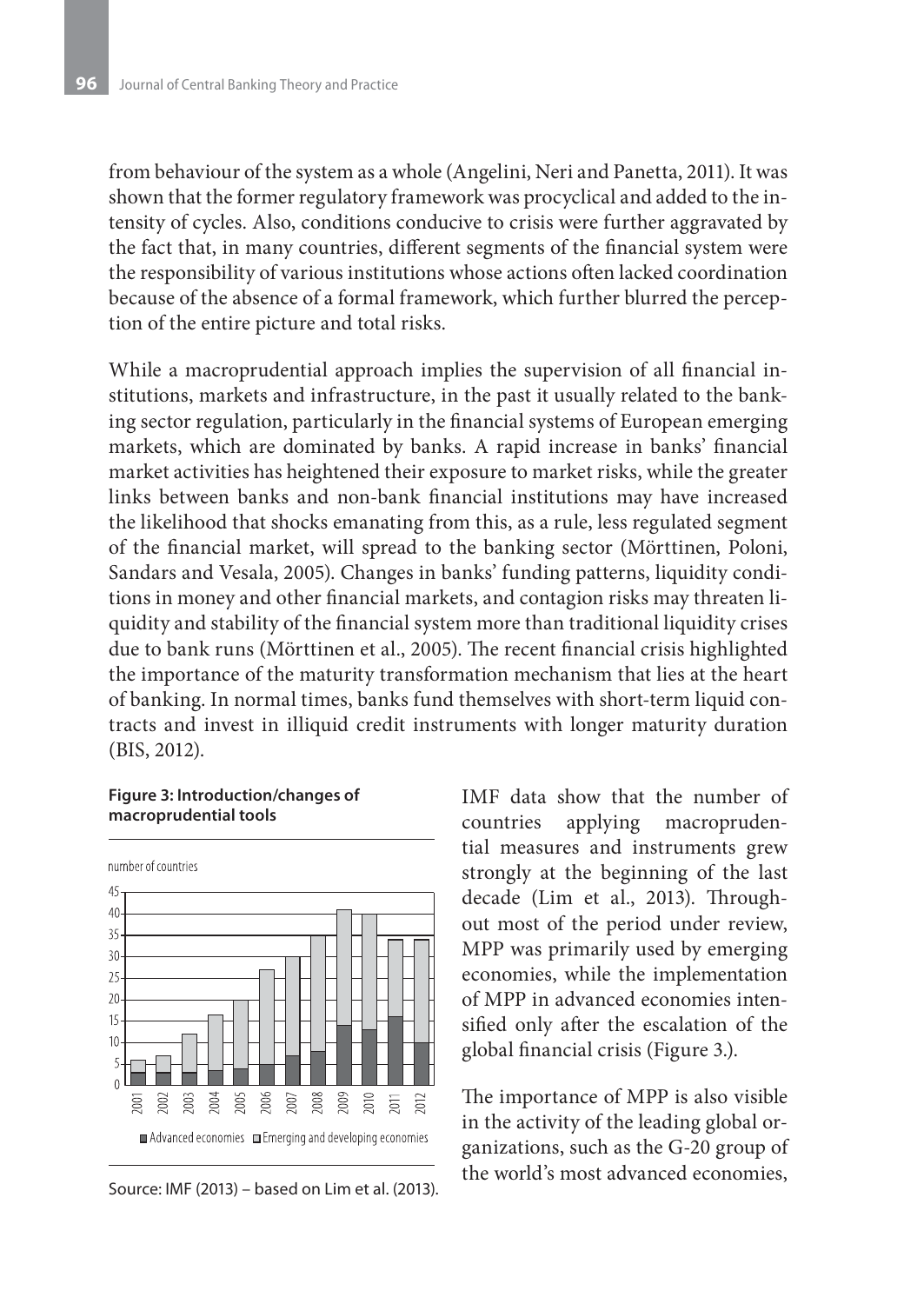its Financial Stability Board, EU institutions and the Bank for International Settlements (BIS), as well as the Basel Committee on Banking Supervision (BCBS). They share an orientation towards establishing an effective framework for MPP implementation and the development of measures necessary to regulate systemically important financial institutions, macroprudential supervision and strengthening the supervision of "the shadow banking system" (Financial Stability Board, IMF and BIS, 2011). At the same time, intensive work is in progress to develop and analyse a set of instruments that may be useful for the attainment of MPP objectives.

The European Systemic Risk Board (ESRB) was established in 2010 to put in place an effective MPP framework, which would enable prevention, mitigation and avoidance of systemic risks at the EU level and the strengthening of system resilience to financial shocks, while financial stability was seen as the main prerequisite for ensuring employment and economic growth. The ESRB is responsible for monitoring and assessing systemic risk in normal times to prevent and mitigate any future disturbance in the financial system that could have serious negative consequences for both the financial system and the real economy, as well as to enhance the financial system's resilience to sudden shocks.

To align macroprudential policy at the EU level and reduce the likelihood of cross-border spillovers of systemic risks, the ESRB issued the Recommendation on the macroprudential mandate of national authorities (ESRB/2011/3) in November 2011, which encouraged national regulatory authorities to enhance their capacities, identify the main sources of systemic risks, and adopt measures necessary to maintain financial stability. Pursuant to the recommendation, the member states are responsible for setting out a framework for the implementation of macroprudential policy and for assigning relevant powers to an institution (or institutions) responsible for the maintenance of financial stability.

The Financial Stability Council (FSC) is responsible for the formulation of MPP in the Republic of Croatia. This is an interinstitutional body, which consists of the representatives of the CNB, HANFA, the Ministry of Finance, and the State Agency for Deposit Insurance and Bank Resolution. Under the Act on the Financial Stability Council, the most important tasks of the Council are to participate in the design of macroprudential policy of the Republic of Croatia; analyse systemic risks and ensure cooperation and exchange of information between the competent authorities; and take actions related to ESRB warnings and recommendations. The most important power of the FSC is to issue warnings and recommendations related to systemic risks and financial stability.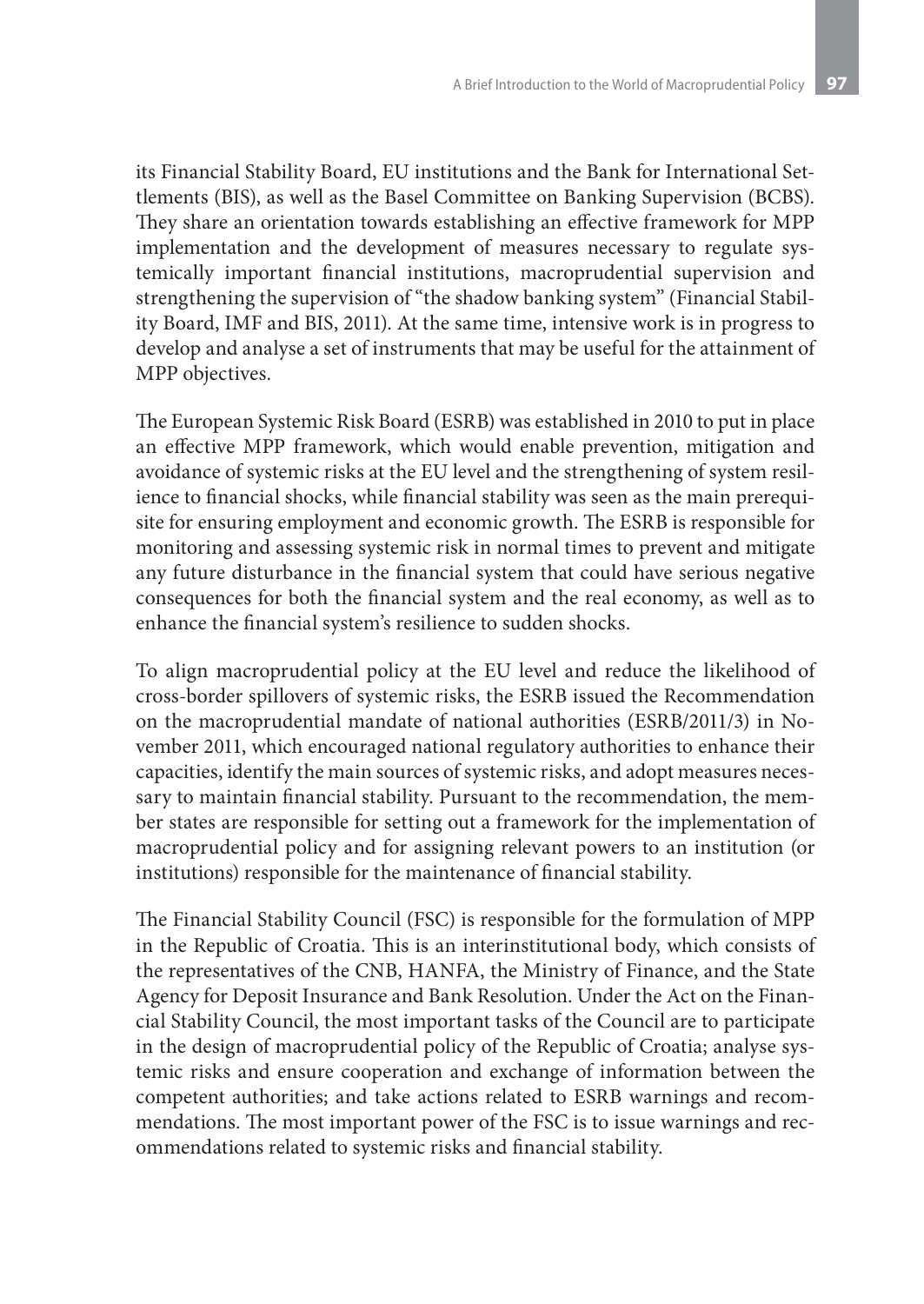## **4. Macroprudential policy cycle**

An MPP cycle may be divided into four stages that are crucial for the successful maintenance of financial stability (European Systemic Risk Board, 2014; Figure 4). To detect in good time the build-up of the vulnerabilities associated with a certain type of financial instruments, market segment, institutions or infrastructure, and assess the likelihood of a systemic event and its consequences, this cycle should begin with systemic risk identification and assessment. Various analytical tools may be used for that purpose, in particular stress tests and early warning models.

If risks that threaten the smooth functioning of the financial system increase, it is necessary to define and use a set of measures and instruments for their mitigation and build up additional buffers that enhance the system's resilience, and thus reduce the procyclicality of behaviour of financial institutions (IMF, 2011). In the final stage of the cycle, the effectiveness of individual measures and instruments and of overall MPP in the attainment of the set objectives is assessed.

#### **Figure 4: Four stages of macroprudential policy cycle**



Source: European Systemic Risk Board (2014).

## **5. Relationship between macroprudential policy and other economic policies**

In addition to MPP, financial stability is strongly affected by other policies, such as microprudential, monetary and fiscal policies. As each of them influences both financial and real developments and the financial system as a whole, their inter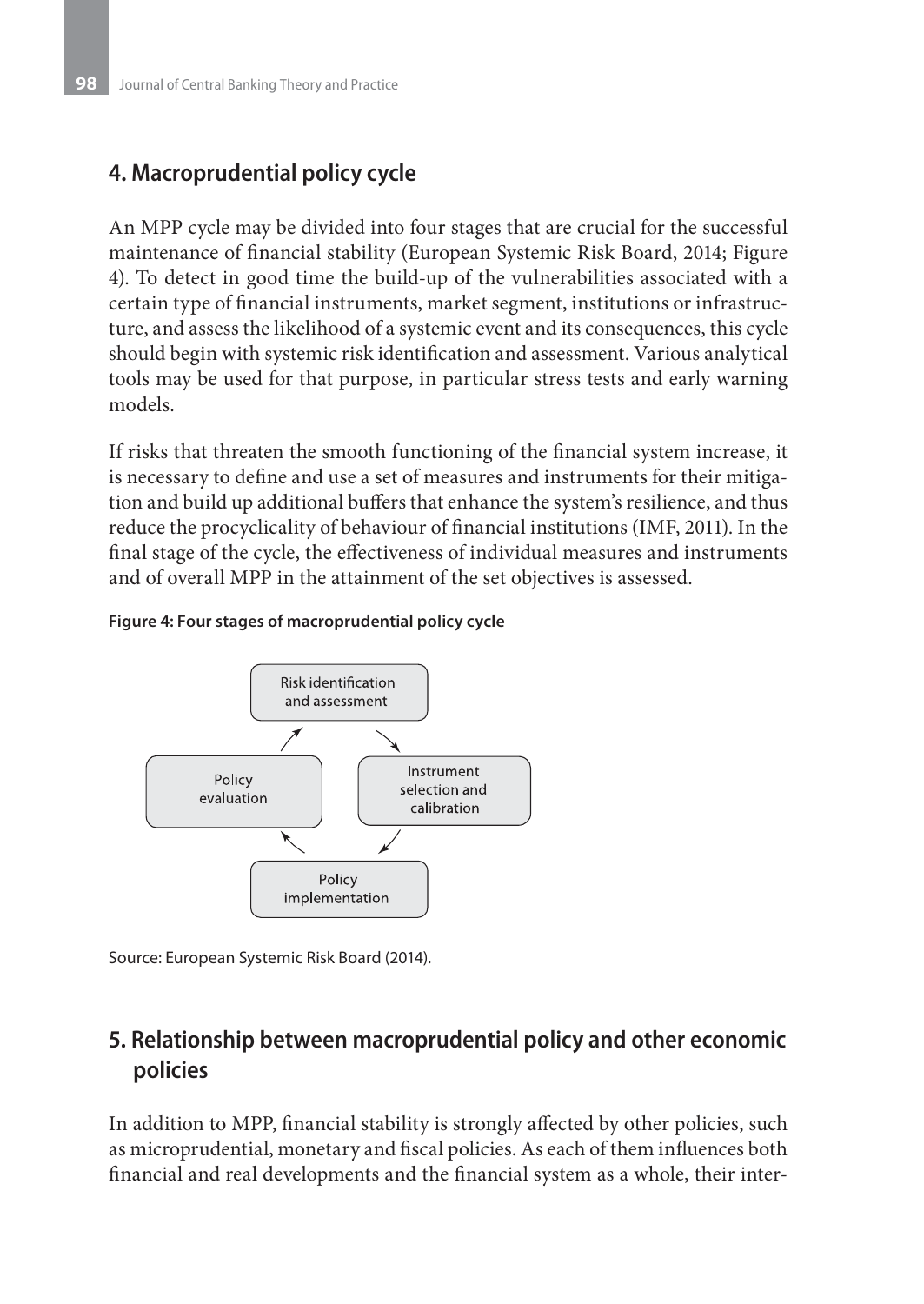relation also determines the choice of MPP instruments. The objectives of these policies may sometimes be at odds, which additionally stresses the importance of establishing an effective national and international institutional framework for macroprudential policy implementation to resolve successfully any possible conflicts (Nier et al., 2011). The text below provides an overview of the most important policies from the standpoint of macroeconomic policy.

### **5.1. Relationship between macroprudential and microprudential policy**

Macroprudential and microprudential policies differ in objective, focus, approach, view of risks, and in their calibration of tools (Schou-Zibell, Albert and Song, 2010; Table 1). The microprudential dimension focuses on the conditions, risks and management in individual financial institutions and on the protection of investors and depositors. The focus on individual institutions often does not enable the detection of risks at the system level, and the identification of correlations between financial institutions or their potential systemic importance. Therefore, it often leads to neglect of adverse effects that potential institutions or parts of the financial system may have on other parts of that system.

By contrast, the macroprudential approach analyses the financial and banking systems as a whole. Unlike the microprudential, which assumes risk to be exogenous since individual institutions will generally have little impact on the economy, the macroprudential approach considers risk to be endogenous, since financial institutions can collectively affect economic transactions so that total risk in the financial system may be larger than the sum of risks in individual institutions (Schou-Zibell et al., 2010).

|                                    | Macroprudential                                                                                           | Microprudential                                                                        |
|------------------------------------|-----------------------------------------------------------------------------------------------------------|----------------------------------------------------------------------------------------|
| Objective                          | Limit the likelihood of financial-<br>system-wide distress and avoid<br>significant losses in real output | Limit the likelihood of failure of<br>individual institutions and protect<br>consumers |
| <b>Focus</b>                       | Financial system as a whole                                                                               | Individual institutions                                                                |
| View of risk                       | Endogenous<br>(risk is seen as dependent on<br>collective actions)                                        | Exogenous<br>(risk is seen as independent of<br>individual actions)                    |
| Calibration of<br>prudential tools | Top-down<br>(calibrated with respect to cross-<br>sectional and time dimensional risks)                   | Bottom-up<br>(calibrated with respect to risks<br>incurred by individual institutions) |

**Table 1: Comparison between macroprudential and microprudential monitoring**

Source: Schou-Zibell, Albert and Song (2010).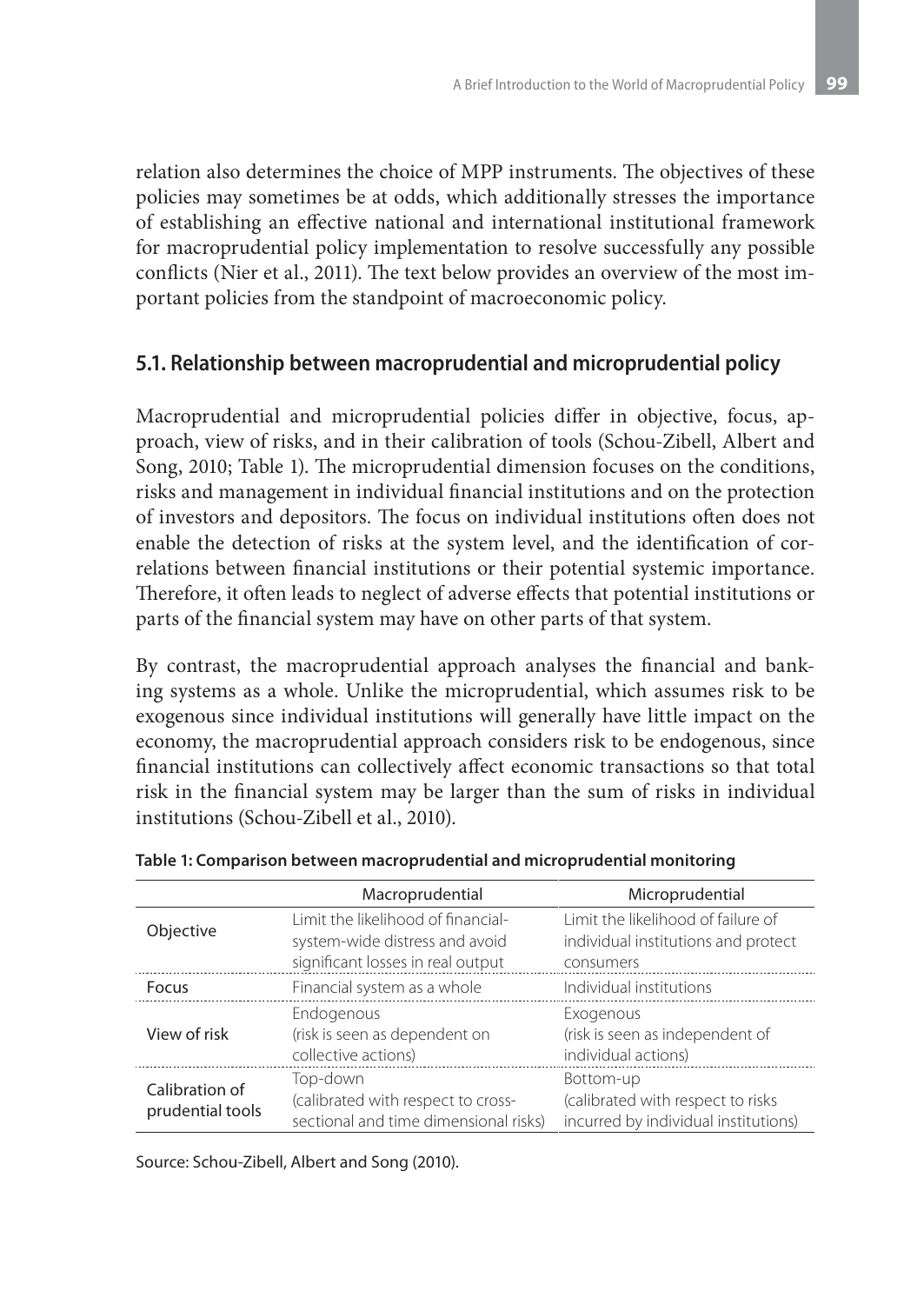A list of macroprudential instruments also includes some microprudential instruments that may also reduce systemic risks and enhance financial stability. However, despite their complementarity, macroprudential measures cannot be a substitute for microprudential measures and vice versa.

### **5.2. Relationship between macroprudential and monetary policy**

The main objective of monetary policy in most countries is the maintenance of price stability of goods and services, which may be coupled with high employment, economic growth, interest rate stability, exchange rate stability, etc (Bofinger, 2001). According to objectives defined in this way, central banks are responsible for providing a stable macroeconomic environment, which contributes to sustainable economic growth. At the same time, the task of MPP is to contribute to the maintenance of the stability of the financial system as a whole by enhancing the system's resilience and preventing and mitigating systemic risks, thus supporting the financial system's contribution to economic growth.

The maintenance of financial system stability is important on both the national and the international level, particularly bearing in mind the macroeconomic costs of an unstable financial system and its importance for the effectiveness of monetary policy. This is the reason why, notwithstanding the absence of a formal basis, central banks have often addressed MPP in practice. In addition to standard and unconventional monetary policy measures and instruments, central banks have also used macroprudential instruments and carried out macroprudential analysis, identified and monitored systemic risks, assessed the vulnerability of individual segments of the economy and published financial stability reports (Kogar, 2006). They have in addition maintained financial stability by acting as lenders of last resort, providing and supervising financial infrastructure and supervising systemically important financial institutions. They have also been involved in managing crisis situations and, in some instances, maintaining international financial stability (Windischbauer, 2007). They were able to perform these tasks thanks to their professional capacities and their thorough understanding of financial system functioning and macroeconomic developments.

Nevertheless, the relationship between financial stability and monetary policy has often been oversimplified in the past. It was assumed that if developed and efficient financial markets existed, price stability would be sufficient to maintain financial stability, and an independent central bank responsible for price stability would be sufficient to preserve monetary stability. The crisis showed that such views were too narrow (Caruana, 2011). Today, a sound and functional financial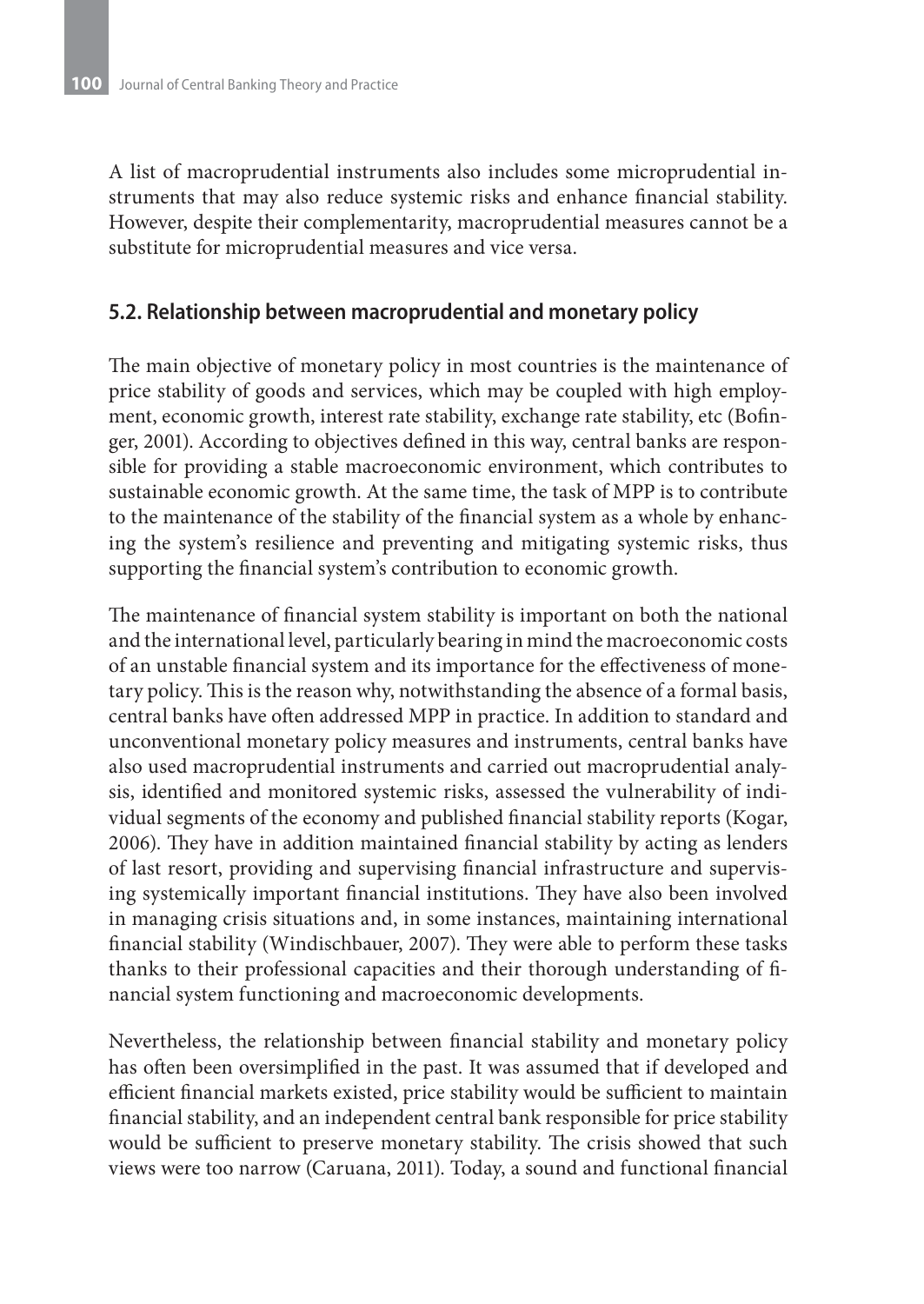system is seen as a prerequisite for an effective monetary policy, while an effective monetary policy is a prerequisite for maintaining financial stability successfully (Borio and Shim, 2007). In addition to maintaining price stability, in recent years an increasing number of central banks have been mandated by law to implement MPP and are directly responsible for achieving and maintaining financial stability. According to the IMF's analysis, central banks are directly or indirectly involved in MPP implementation in 89% of European countries, while this share exceeds 93% in other parts of the world (Brockmeijer, 2014).

While monetary and macroprudential policy objectives are complementary in some segments, this is not always the case and these policies can act in opposite directions (Beau, Clerc and Mojon, 2012). Price stability contributes to financial stability by eliminating market distortions, lowering the interest rate risk premium, enhancing transparency and reducing moral hazard (Kogar, 2006). However, even monetary policy that is successful in maintaining stable and low inflation may have an adverse impact on financial stability. For example, the low reference interest rates of central banks may encourage credit growth as well as excessive risk-taking and the emergence of price bubbles, thus setting the stage for the next financial crisis (Dell'Ariccia, Laeven and Suare, 2013). In small, open economies, an increase in interest rates, which may be necessary to contain inflationary pressures, may attract capital inflows and spur the accumulation of systemic risks and external imbalances (IMF, 2013). Inversely, a reduction in interest rates to push up domestic demand may lead to capital outflows and threaten financial stability.

As a rule, the emergence of conflicts between monetary and macroprudential policies depends on the synchronisation of business and financial cycles. If these cycles are aligned, monetary policy may further reinforce macroprudential measures and instruments and vice versa. When a central bank tightens financial conditions because it assesses economic activity to be above an optimum level at the time when macroprudential measures to curb rapid credit growth are already in effect, these measures will strengthen each other. In contrast, the effects of monetary and macroprudential policy may act in opposite directions if a central bank strives to stimulate the economy when the financial cycle is already in expansion.

The relationship between macroprudential and monetary policy is explained in recent literature by very complex models, such as a DSGE model (Beau et al., 2012; Benigno, Chen,. Otrok, Rebucci and Young, 2012; Borio and Shim, 2007), but Clouse (2013) stresses that the connections between monetary policy and financial stability and their implications for economic policymakers are extremely complex even in simplified models. However, the synergistic effects of these two policies still outweigh their potential conflicts (IMF, 2013).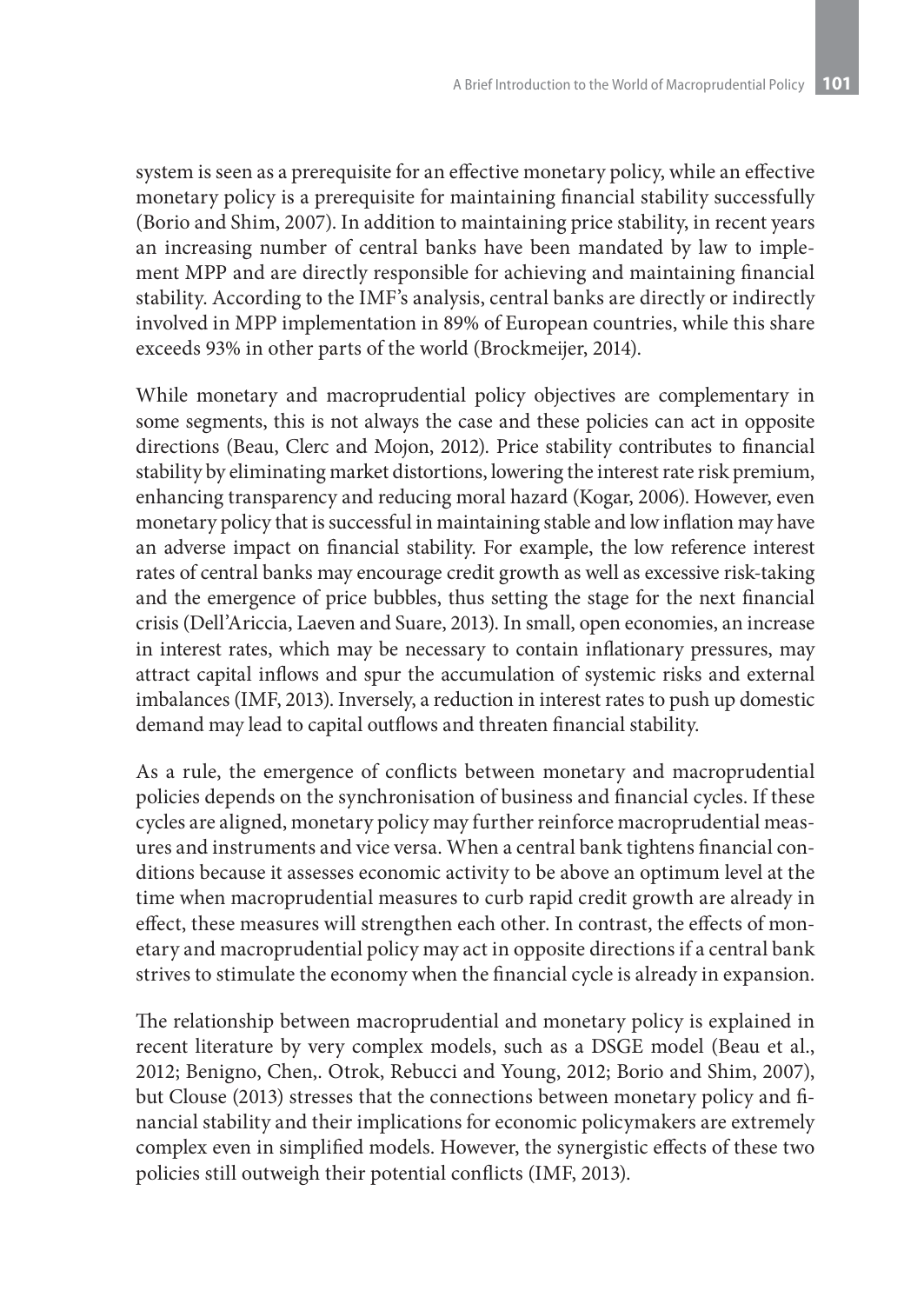## **5.3. Relationship between macroprudential and other policies**

In addition to monetary and microprudential policy, MPP is closely related to other policies, such as fiscal policy, competition policy and crisis management policy (IMF, 2013).

Coordination of macroprudential and fiscal policies, a joint analysis of risks and aligned actions reduce the likelihood of crisis episodes. A responsible fiscal and tax policy may prevent or slow down the systemic risk accumulation process and enable the build-up of system-wide buffers against potential shocks and vice versa. For example, a fiscal policy that through tax policy encourages the purchase of real estate during the upswing of the cycle, which is coupled with an upsurge in real estate prices, additionally intensifies the cycle and increases the probability of systemic risks in the downswing of the cycle. Coordinated action is particularly important in periods of abundant capital inflows when fiscal policy is often pro- cyclical, which is an additional source of imbalances and adds pressures on other policies, especially monetary and macroprudential policies (Watson, 2010), and reduces their room for manoeuvre that would facilitate efficient action. In addition, the time horizon of political structures is generally shorter as it is most often determined by the phase of the election cycle, which makes coordination between these two policies even more difficult.

A higher level of competitiveness may induce financial institutions to take more risks, which strongly increases the system's vulnerability to potential shocks. For example, in efforts to gain a larger market share and secure a position in a particular market segment, financial institutions may intentionally apply less strict or even completely inappropriate lending standards. Such behavioural patterns are typical for upswings of the cycle. In market competition one should also take account of institutions that are perceived as too big (too important) to fail, which is an argument in favour of the inclusion of macroprudential policymakers in decision-making processes regarding mergers and acquisitions that may result in institutions whose size might present a threat to the entire financial system (IMF, 2013). The problem of institutions that may threaten the system's stability because of their size, importance or interconnectedness with the rest of the financial system is prominent at both national and international levels, and is often associated with moral hazard and the implicit assumption of the management structures of such institutions that they would receive government support should difficulties arise.

Crisis management and resolution policies are also important for the maintenance of financial stability. For that purpose, it is necessary to establish an appropriate framework for cooperation among relevant institutions in order to prepare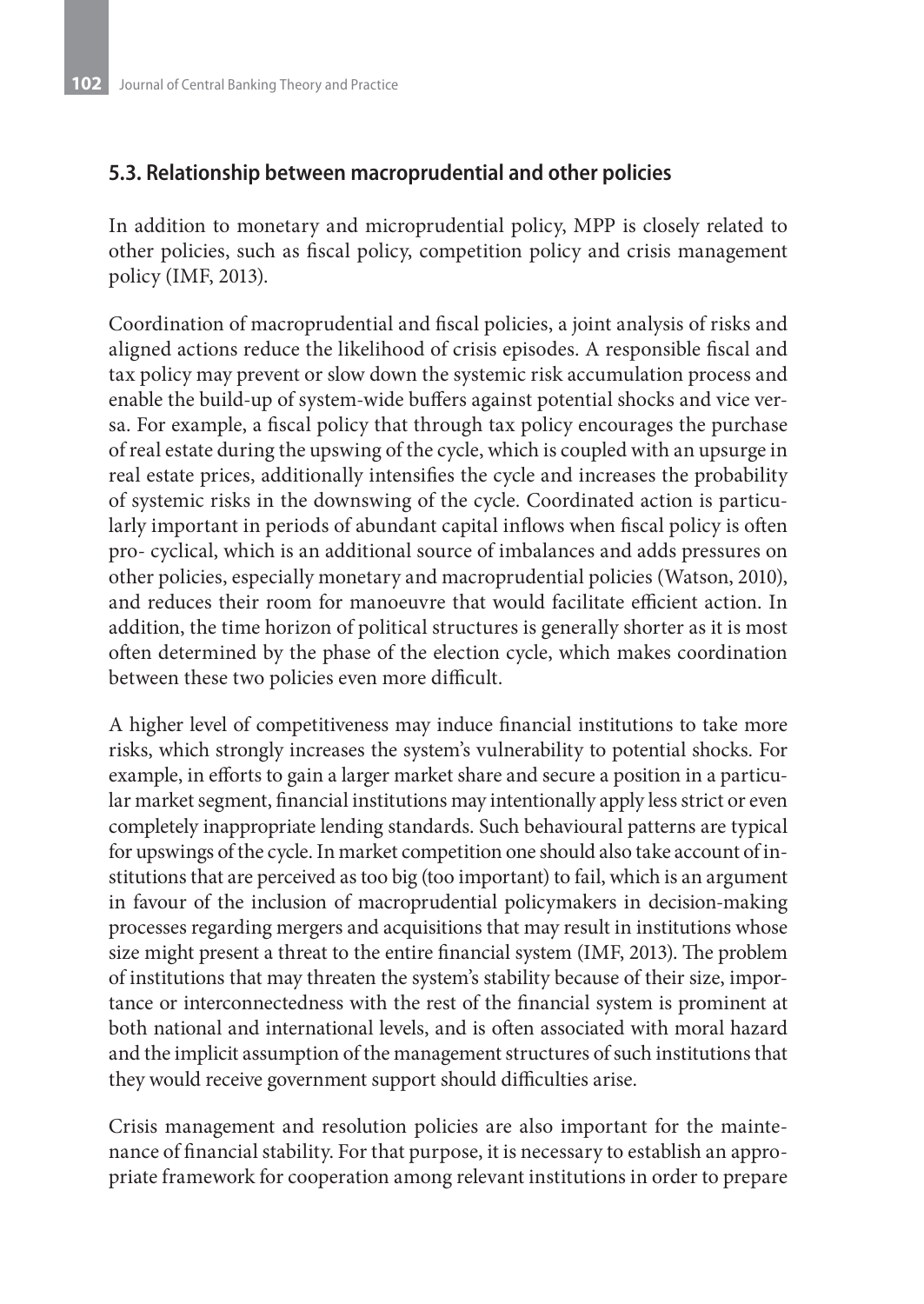the joint solutions and activities needed to manage potentially adverse effects of the financial crisis. It is necessary to ensure timely exchange of key information, which serves as a basis for deciding on potential fiscal support. Proper design of this framework can additionally support the objectives of MPP, strengthen market discipline, reduce incentives to take excessive risks, and mitigate the need for macroprudential intervention (IMF, 2013).

## **6. Costs of crisis episodes in relation to the costs of using macroprudential policy**

Regardless of their triggers, financial crises most often result in high costs, which may amount to a double-digit share in GDP and which appear to be larger in emerging market economies than in developed ones (Hoggarth, Reis and Saporta, 2002, Table 2). In the period from 1970 to 2011, the median increase in public debt associated with banking crises amounted to about 17% of GDP, while the direct fiscal costs of crisis episodes stood at around 7% of GDP (IMF, 2015).

|                                 | Duration<br>(years) | Non-performing loans<br>(% of total loans) | Fiscal costs<br>$(%$ (% of GDP) |
|---------------------------------|---------------------|--------------------------------------------|---------------------------------|
| All crisis episodes             | 42                  |                                            | 155                             |
| Twin crises                     |                     | λh                                         |                                 |
| <b>Banking crises</b>           |                     |                                            |                                 |
| Medium and low-income countries |                     |                                            |                                 |
| High-income countries           |                     |                                            |                                 |

#### **Table 2: Fiscal costs of 24 crisis episodes**

Source: Hoggarth, Reis and Saporta (2002).

It should be noted that the economic and social consequences of financial crises much outweigh the financial costs and more comprehensive than fiscal and quasi-fiscal expenses alone, i.e. the costs of bailing out financial institutions, particularly taking into account output losses and unproductive use of savings and resource allocation, which ultimately lowers the level of wealth. In their analysis of a hundred financial crisis episodes, Reinhart and Rogoff (2014) show that these costs are often materialised in the form of sluggish economic recovery as, on average, countries return to a pre-crisis income level eight years after a crisis episode. The costs of the recent financial crisis measured in terms of output loss, which are estimated at close to 0.5 billion euros, are still increasing, so that the final figure will be higher (European Systemic Risk Board, 2014).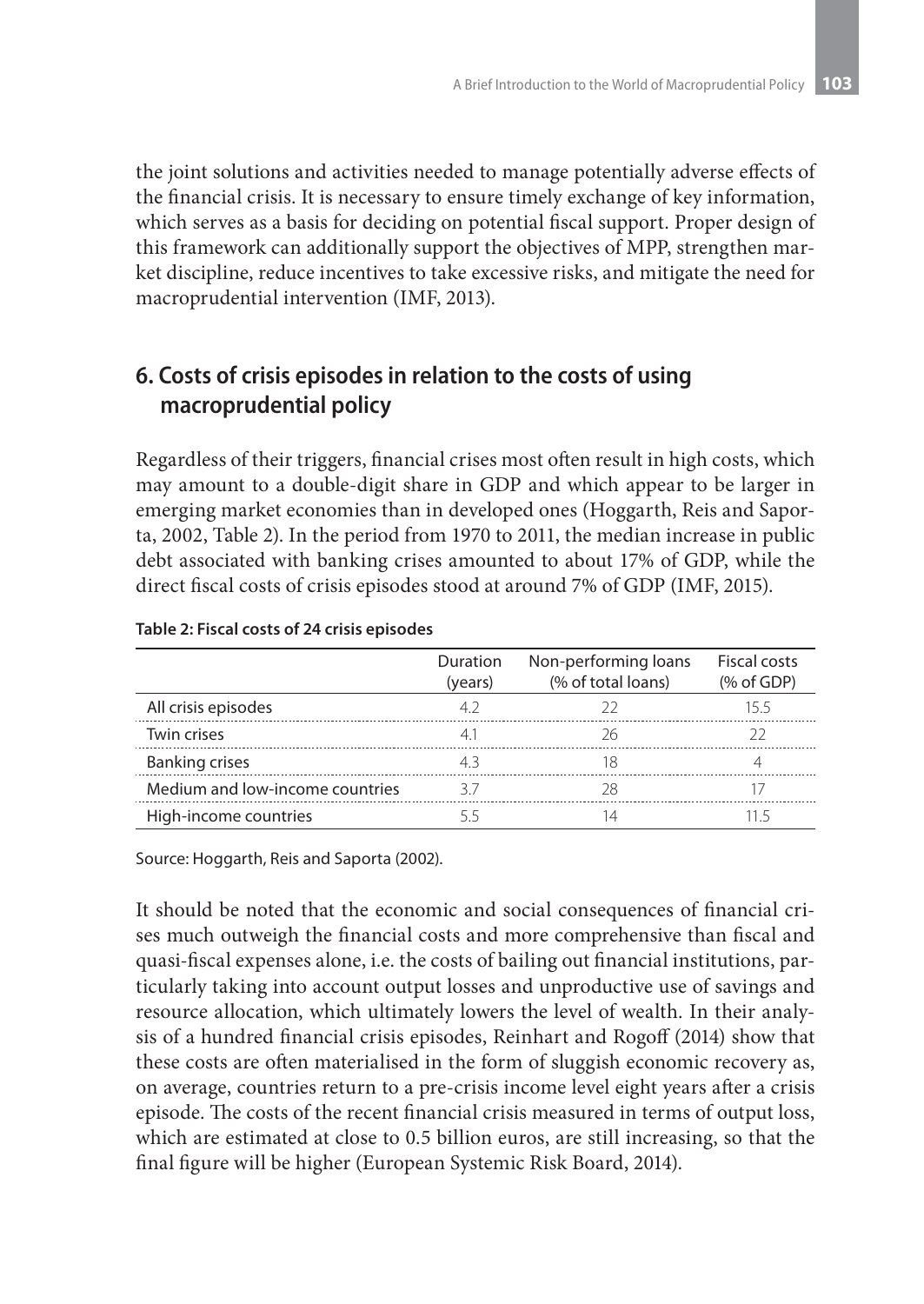As a rule, the consequences of systemic events affect all sectors, but they are often more significant for the society than for individual institutions. Market participants are primarily motivated to protect themselves, but they are not directly motivated to protect the system as a whole, (Schwartz, 2011), which is why financial institutions' managements are often prone to assume a higher level of risks than would be socially optimal (De Bandt and Hartmann, 2000). These facts further confirm the importance of timely action by a regulatory authority, which takes account of system-wide risks and prescribes measures to reduce the probability of crisis episodes.

However, like most other forms of regulations, MPP implies certain costs, so that the benefits of such regulations should be compared with the costs of its implementation. Costs for the system are most often manifested in slower economic growth and a stalled and more expensive process of financial intermediation (IMF, 2011). Stricter regulations also cause indirect costs associated with stifled innovation and competitiveness (Schwartz, 2011). Overall, the broader the reach of the macroprudential tool and the tighter its setting, the more costly its application is likely to be, favouring more targeted interventions (Committee on the Global Financial System, 2012). The goal is therefore to select tools that contribute to longterm sustainable growth, and simultaneously prevent systemic risk accumulation.

In view of the consequences of the materialisation of systemic risks and costs of crisis episodes, one may conclude that the use of preventive measures and instruments aimed at maintaining macroeconomic and financial stability is most often justified. This is confirmed by available research, which shows that, notwithstanding the high costs of individual macroprudential instruments, their benefits may considerably outweigh costs, as illustrated by high capital requirements (Committee on the Global Financial System, 2012).

As the costs of the application of MPP are more easily quantified and rapidly materialised than their potential benefits, the understanding of MPP costs and benefits is important to raise the awareness about the importance of preventive action, operationalisation of instruments, macroprudential policy implementation and avoidance of the inaction bias inherent in macroprudential policymaking (European Systemic Risk Board, 2014).

## **7. Conclusion**

The increased focus on financial stability and MPP is closely correlated with the expansion, liberalisation, integration and globalisation of the financial system,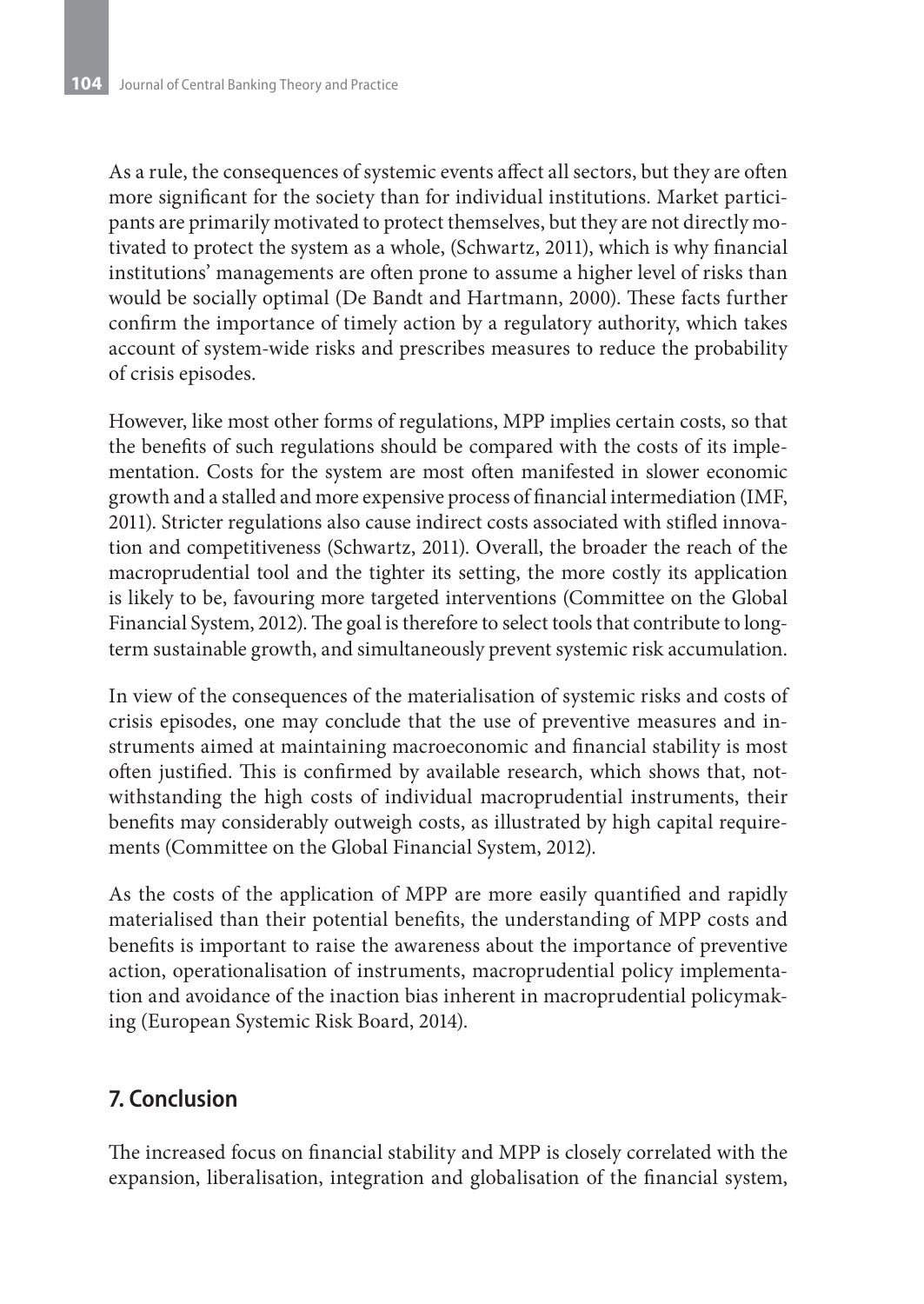i.e. processes that enhance the strength, range, and speed in which events unfold that could cause financial instability on a large scale. High costs of crisis episodes have additionally spurred the development of macroprudential analysis so that issues in the area of financial stability have started to dominate academic debates and decision-making of economic policymakers.

The main objective of this paper was to enhance the understanding of macroprudential policy and its relationship with other policies and thereby facilitate its implementation in practice. In particular, one of the preconditions for successful maintenance of financial stability is efficient communication of MPP policymakers with the professional and general public in all phases of a macroprudential cycle so as to provide timely warning of systemic risks and explain the rationale for introducing macroprudential measures, the method of their implementation and the expected effects and mechanisms of these measures on the systemic risks detected. This is particularly important in situations in which these measures are seen as adverse by part of the general public or when MPP objectives are in conflict with the objectives of other policies. In this sense, apart from MPP operationalisation, a broader understanding of the MPP concept and its costs and benefits is extremely important in reducing the risks of inaction on the part of macroprudential policymakers.

However, although the theoretical framework of macroprudential policy is being constructed relatively fast and is becoming increasingly strong, many uncertainties remain regarding its implementation, in particular its interaction with other economic policies. Recent developments associated with the construction of the institutional framework for the implementation of macroeconomic policy in the EU, stimulated by the recommendation of the ESRB mentioned, have opened room for the search for formal solutions in various countries, while in time it will be possible to research into the way in which cooperation of economic policymakers functions in practice with regard to the achievement of macroprudential policy objectives. Particularly challenging in this regard will be the issue of preserving MPP independence.

#### **Acknowledgment:**

This work has been partially supported by Croatian Science Foundation under the project *STatistical Modelling for REspoNse to Crisis and Economic GrowTH in WeStern Balkan Countries - STRENGTHS* (project no. 9402).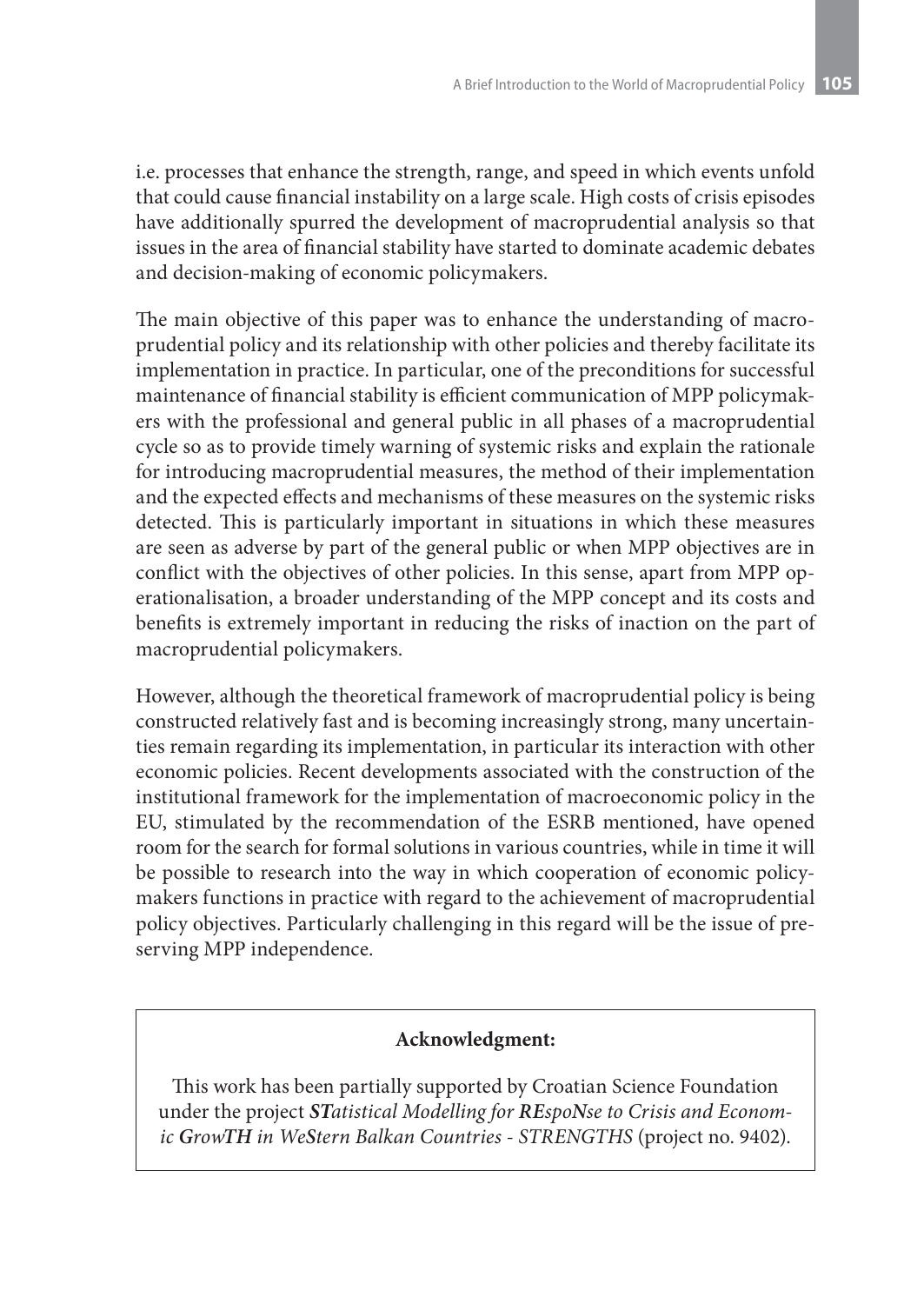## **References**

- 1. Angelini, P., S. Neri, and F. Panetta. (2011). Monetary and macroprudential policies. Temi di Discussione 801. Bank of Italy.
- 2. Bank of England. (2009). The role of macroprudential policy. Bank of England Discussion Paper.
- 3. Beau, D., L. Clerc, and B. Mojon. (2012). Macro Prudential Policy and the Conduct of Monetary Policy. Banque de France.
- 4. Benigno, G., H. Chen, C. Otrok, A. Rebucci, and E. R. Young. (2012). Monetary and Macro-Prudential Policies – An Integrated Analysis, IMF Twelfth Jacques Polak Annual Research Conference. July.
- 5. Bernanke, B. and M. Gertler. (2001). Should Central Banks Respond to Movements in Asset Prices?, *The American Economic Review*, Papers and Proceedings of the Hundred Thirteenth Annual Meeting of the American Economic Association, 91(2), 253 – 257.
- 6. Bini Smaghi, L. (2011). Speech at the OeNB Annual Economic Conference on The Future of European Integration: Some Economic Perspectives. Vienna. May.
- 7. Bank for International Settlements. (2012). *Models and tools for macroprudential analysis*. BIS Working Paper No. 21, May.
- 8. Bofinger, P. (2001). *Monetary Policy Goals, Institutions, Strategies, and Instruments.* New York: Oxford University Press.
- 9. Bordo, M., and D. Wheelock. (1998). Price Stability and Financial Stability: The Historical Record. Federal Reserve Bank St. Lois Review. September/ October.
- 10. Bordo, M., B. Eichengreen, D. Klingebiel, and S. M. Martinez Peria. (2001). Is the Crisis Problem Growing More Severe?. *Economic Policy,* No. 24, 51 – 82.
- 11. Borio, C., and I. Shim. (2007). What can (macro-)prudential policy do to support monetary policy?. BIS Working Paper No 242.
- 12. Borio, C. (2010). Implementing a macroprudential framework: balancing boldness and realism, Bank for International Settlements. July.
- 13. Brockmeijer, J. (2014). Experiences of Macroprudential Policy Global and European Perspectives. Monetary and Capital Markets Department. Int
- 14. Caruana, J. (2011). Monetary policy in a world with macroprudential policy. The SAARCFINANCE Governors' Symposium. Kerala. June.
- 15. Cheang, N., and I. Choy. (2011). Aggregate Financial Stability Index for an Early Warning System. Monetary Authority of Macao. Macao Monetary Research Bulletin No. 21, 27 – 51, October.
- 16. Clement, P. (2010). The term 'macroprudential': origins and evolution. BIS Quarterly Review. March.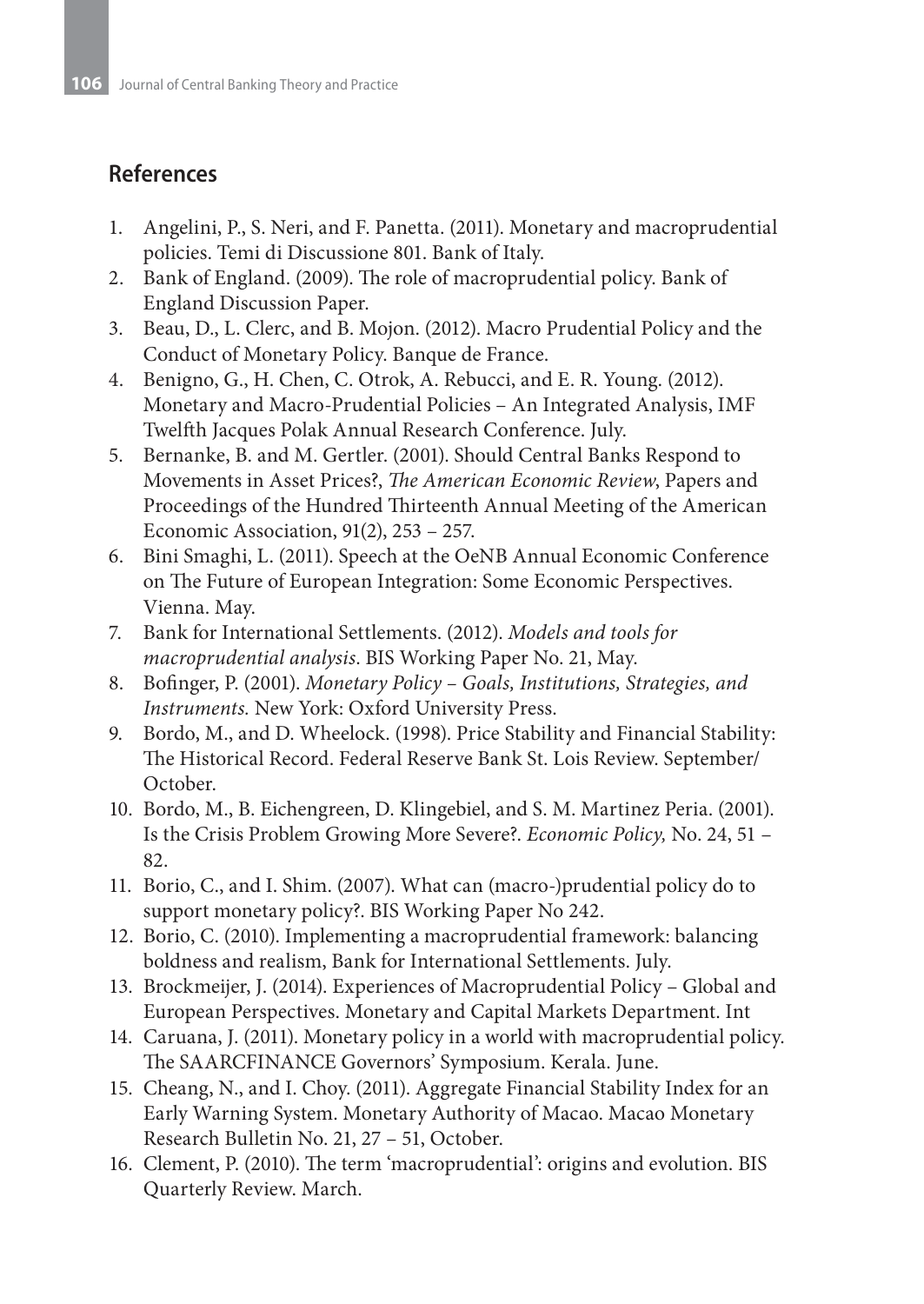- 17. Clouse, J. A. (2013). Monetary Policy and Financial Stability Risks: An Example, Finance and Economics Discussion Series (FEDS). Fed Washington 2013-41.
- 18. Committee on the Global Financial System CGFS (2010). Macroprudential instruments and frameworks: a stocktaking of issues and experiences, CGFS Papers No. 38. May.
- 19. Committee on the Global Financial System CGFS (2012). Operationalizing the selection and application of macroprudential instruments. CGFS Papers No. 48. December.
- 20. Crockett, A. (1994). Reforming the Global Financial Architecture. Speech at the Asia Economic Policy Conference, Asia and the Global Financial Crisis.
- 21. Crockett, A. (2000). Marrying the micro- and macroprudential dimensions of financial stability, BIS Speeches. 21 September.
- 22. De Bandt, O. and P. Hartmann. (2000). Systemic Risk: A Survey. ECB Working Paper No. 35. November.
- 23. Dell'Ariccia, G., L. Laeven, and G. Suare (2013). Bank Leverage and Monetary Policy's Risk-Taking Channel, IMF Working Paper No. WP/13/143, June.
- 24. European Systemic Risk Board (2014). Flagship Report on Macro-Prudential Policy in the Banking Sector, March.
- 25. Financial Stability Board, IMF and BIS. (2011). *Macroprudential policy tools and frameworks – Update to G20 Finance Ministers and Central Bank Governors*. February.
- 26. Gadanecz, B., and K. Jayaram. (2009). Measures of financial stability a review. BIS, Proceedings of the IFC Conference on Measuring financial innovation and its impact. Basel, 26-27 August 2008. Vol. 31, 365 – 380.
- 27. Galati, G. and R. Moessner. (2011). Macroprudential policy a literature review. BIS Working Papers 337. Bank for International Settlements.
- 28. Haldane, A. G. (2006). A framework for financial stability, materials for the seminar on Financial Stability. Bank of England. London. April.
- 29. Hoggarth, G., R. Reis, and V. Saporta. (2002). Cost of banking system instability: Some empirical evidence. *Journal of Banking and Finance,* Vol. 26(5), 825 – 855. Elsevier. May.
- 30. Houben, A., J. Kakes, and G. Schinasi. (2004). Toward a Framework for Safeguarding Financial Stability. IMF Working Paper No. WP/04/101. June.
- 31. Johnston, B. R. (2011a). The evolving role of macro-prudential policy. Materials prepared for the IMF course on Financial Stability, Systemic Risk and Macro-Prudential Policy. February.
- 32. Johnston, B. R. (2011b). Implementing macroprudential policy. Materials prepared for the IMF course on Financial Stability, Systemic Risk and Macro-Prudential Policy. February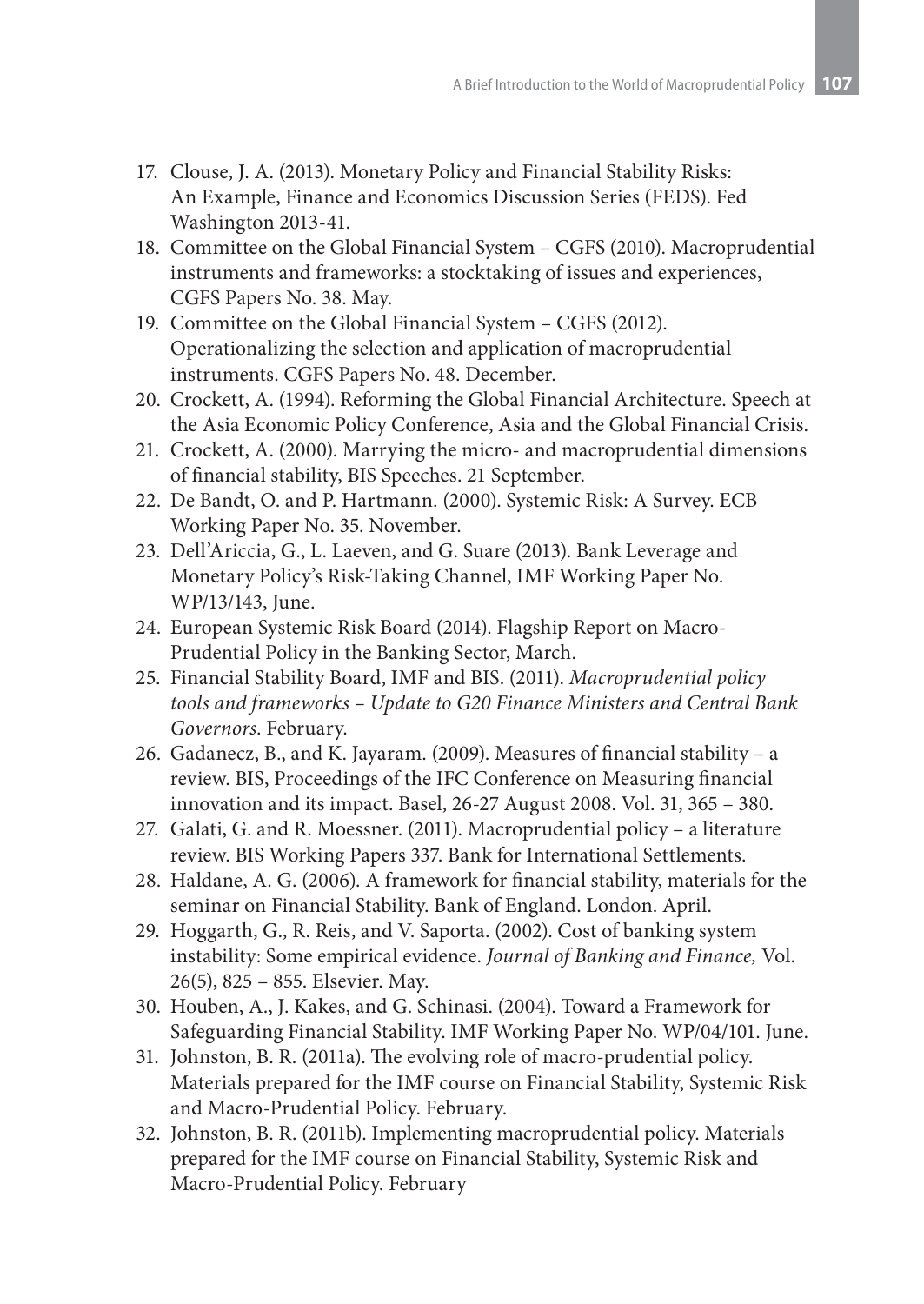- 33. Kogar, C. (2006). Assessment of financial stability at the Central Bank of Turkey. Materials prepared for the conference. Istanbul.
- 34. Lim, C. H., I. Krznar, F. Lipinsky, A. Otani, and X. Wu (2013). The Macroprudential Framework: Policy Responsiveness and Institutional Arrangements, IMF Working Paper 13/166, July.
- 35. International Monetary Fund. (2009). Global Financial Stability Report: Responding to the Financial Crisis and Measuring Systemic Risk. Chapter 3. Detecting Systemic Risk. World Economic and Financial Surveys. April.
- 36. International Monetary Fund. (2011). *Global Financial Stability Report: Grappling With Crisis Legacies*. Chapter 3 Toward Operationalizing Macroprudential Policies: When to Act?. World Economic and Financial Surveys. September.
- 37. International Monetary Fund. (2013). *Key Aspects of Macroprudential Policy*. Approved by J. Vinalis. Prepared under the guidance of J. Brockmeijer. June.
- 38. International Monetary Fund. (2015). *From banking to sovereign stress: Implications for public debt*. IMF Policy Paper. March.
- 39. Mörttinen, L., P. Poloni, P. Sandars, and J. M. Vesala. (2005). Analysing Banking Sector Conditions: How to Use Macro-Prudential Indicators. ECB Occasional Paper No. 26. April.
- 40. Nier, E. W., J. Osiński, L. I. Jácome, and P. Madrid. (2011). Institutional Models for Macroprudential Policy. IMF Staff Discussion Note. November.
- 41. Ozgöde, O. (2011). The Emergence of Systemic Financial Risk: From Structural Adjustment (Back) to Vulnerability Reduction. Retrieved from www.limn.it. Issue number one: Systemic Risk.
- 42. Reinhart, C. and K. Rogoff. (2009). *This Time Is Different: Eight Centuries of Financial Folly.* New Jersey*:* Princeton University Press.
- 43. Reinhart, C. and K. Rogoff. (2014). Recovery from Financial Crises Evidence from 100 Episodes. NBER Working Paper No. 19823. January.
- 44. Rodriguez-Moreno, M., and J. I. Pena. (2011). Systemic risk measures: the simpler the better?. *Journal of Banking & Finance,* 37 (6), 1817 – 1831.
- 45. Schaller, A. (2007). Safeguarding financial stability Responsibility of central banks. Materials prepared for the international central banking seminar "Financial Stability" organised by the Deutsche Bundesbank. May.
- 46. Schinasi, G. J. (2004). Defining financial stability. IMF Working Paper WP/04/187. October.
- 47. Schou-Zibell, L., J. R. Albert, and L. L. Song. (2010). A Macroprudential Framework for Monitoring and Examining Financial Soundness. ADB Working Paper Series on Regional Economic Integration, No. 43. March.
- 48. Schwartz, S. L. (2011). Identifying and Managing Systemic Risk: An Assessment of Our Progress. George Mason University. AGEP Advanced Policy Institute of Financial Services Regulation. March.